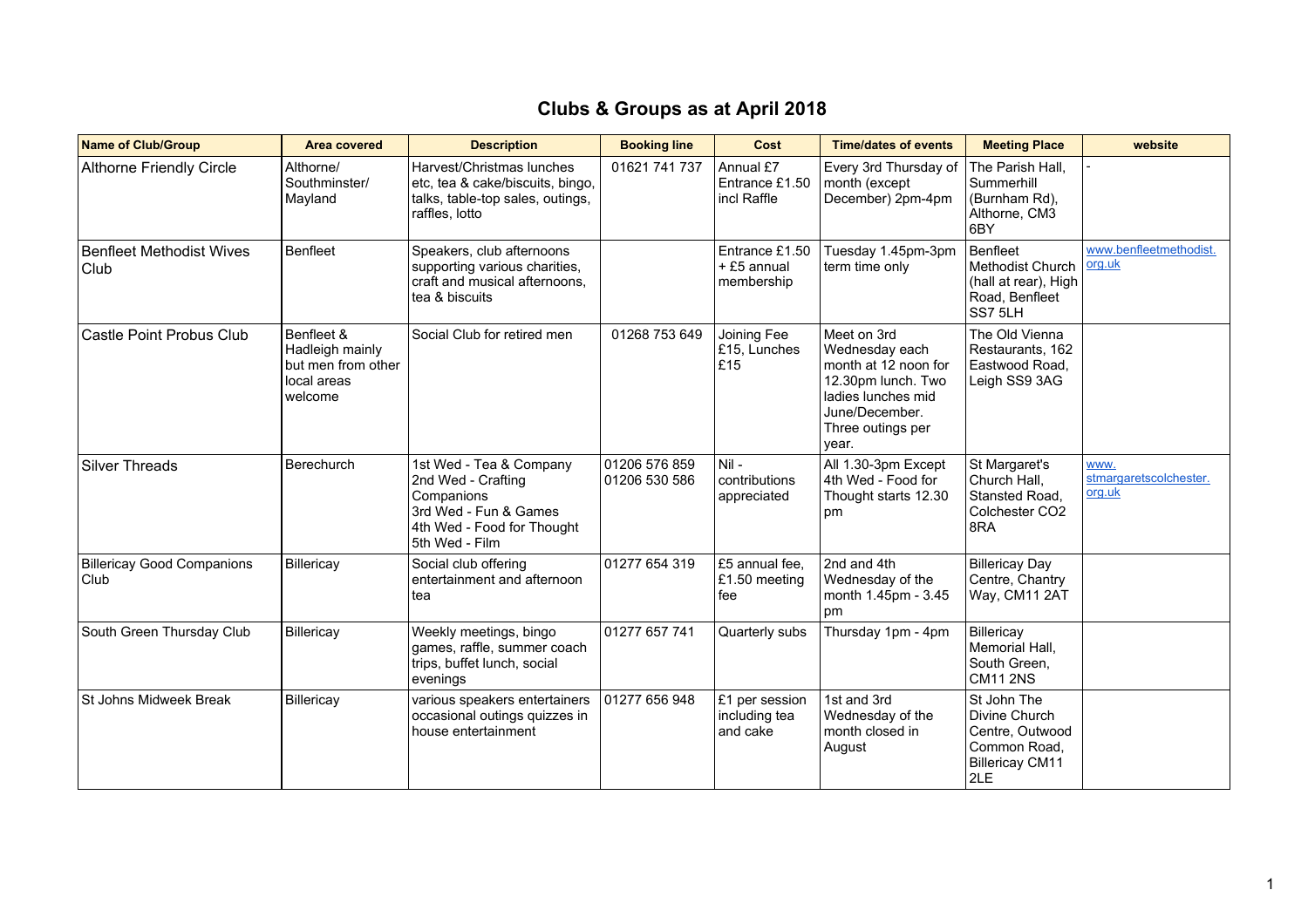| <b>Name of Club/Group</b>                        | <b>Area covered</b>                                     | <b>Description</b>                                                                                                                                                                                                                                                                                               | <b>Booking line</b>              | Cost                                                                     | <b>Time/dates of events</b>                             | <b>Meeting Place</b>                                                                                                | website                                         |
|--------------------------------------------------|---------------------------------------------------------|------------------------------------------------------------------------------------------------------------------------------------------------------------------------------------------------------------------------------------------------------------------------------------------------------------------|----------------------------------|--------------------------------------------------------------------------|---------------------------------------------------------|---------------------------------------------------------------------------------------------------------------------|-------------------------------------------------|
| Action Learning                                  | Billericay                                              | We provide services and<br>activities for over 55s who find<br>themselves in circumstances<br>such as retirement.<br>bereavement or loneliness to<br>meet new people or learn new<br>skills or brush up on older<br>ones - animal care, arts &<br>crafts, basic computing,<br>carpentry, gardening,<br>mechanics | 01268 711 677                    | £20 per person<br>includes<br>refreshments,<br>tea, coffee &<br>biscuits | Mondays 9am-2pm                                         | <b>Action Learning</b><br>Centres<br>Fairlight Farm,<br>Hawkswood Road<br>Downham,<br>Billericay<br><b>CM11 1JZ</b> | http://www.<br>actionlearningcentres.co.<br>uk/ |
| Allington Court Residents<br>Association         | Billericay - Allington<br>Court, Outwood<br>Common Road | Numerous events for<br>residents                                                                                                                                                                                                                                                                                 | edward.<br>bush34@gmx.co.<br> uk | £6 per annum                                                             |                                                         | Allington Court,<br>Outward<br>Common Road,<br><b>Billericay CM11</b><br>2JB                                        |                                                 |
| Birch & Layer Breton Get<br><b>Together Club</b> | <b>Birch/Layer Breton</b>                               | Afternoon tea & biscuits.<br>Speakers, outings to various<br>places, 3 events in the<br>summertime.                                                                                                                                                                                                              | 01206 330 095                    | £7 a year                                                                | 3rd Wednesday of<br>each month at 2pm                   | <b>Birch Memorial</b><br>Hall, School Hill<br>CO <sub>2</sub> 0LZ                                                   |                                                 |
| Blackmore 60 Plus Group                          | <b>Blackmore</b>                                        | Bingo, outings and Christmas<br>lunch                                                                                                                                                                                                                                                                            | 01277 824 318                    | £1 per meeting,<br>50p raffle, 30p<br>bingo                              | Every other Monday<br>2pm - 4pm except<br>bank holidays | <b>Blackmore Village</b><br>Hall, Nine Ashes<br>Road, CM4 0QR                                                       |                                                 |
| The Riverside Club                               | <b>Braintree</b>                                        | Carpet bowls, raffle, use of<br>library, fish and chips,<br>entertainment, day trips,<br>holidays                                                                                                                                                                                                                | 01376 321 316                    | £40 per year                                                             | Bowls 10.30am -<br>12noon Refectory<br>12noon           | The College,<br>Church<br>Lane, Braintree<br>CM7 5SN                                                                |                                                 |
| Braintree Pensioners Action<br>Group             | <b>Braintree District</b><br>Council                    | Open meeting with speaker,<br>summer outings and<br>Christmas party                                                                                                                                                                                                                                              | 01376 323 783                    | £3.50 annual<br>membership                                               | 1st Tuesday of each<br>month 10.30am -<br>12noon        | Gateway Hall,<br><b>Charles Leeks</b><br>House,<br>Coggeshall Road,<br><b>Braintree CM7</b><br>9DB                  |                                                 |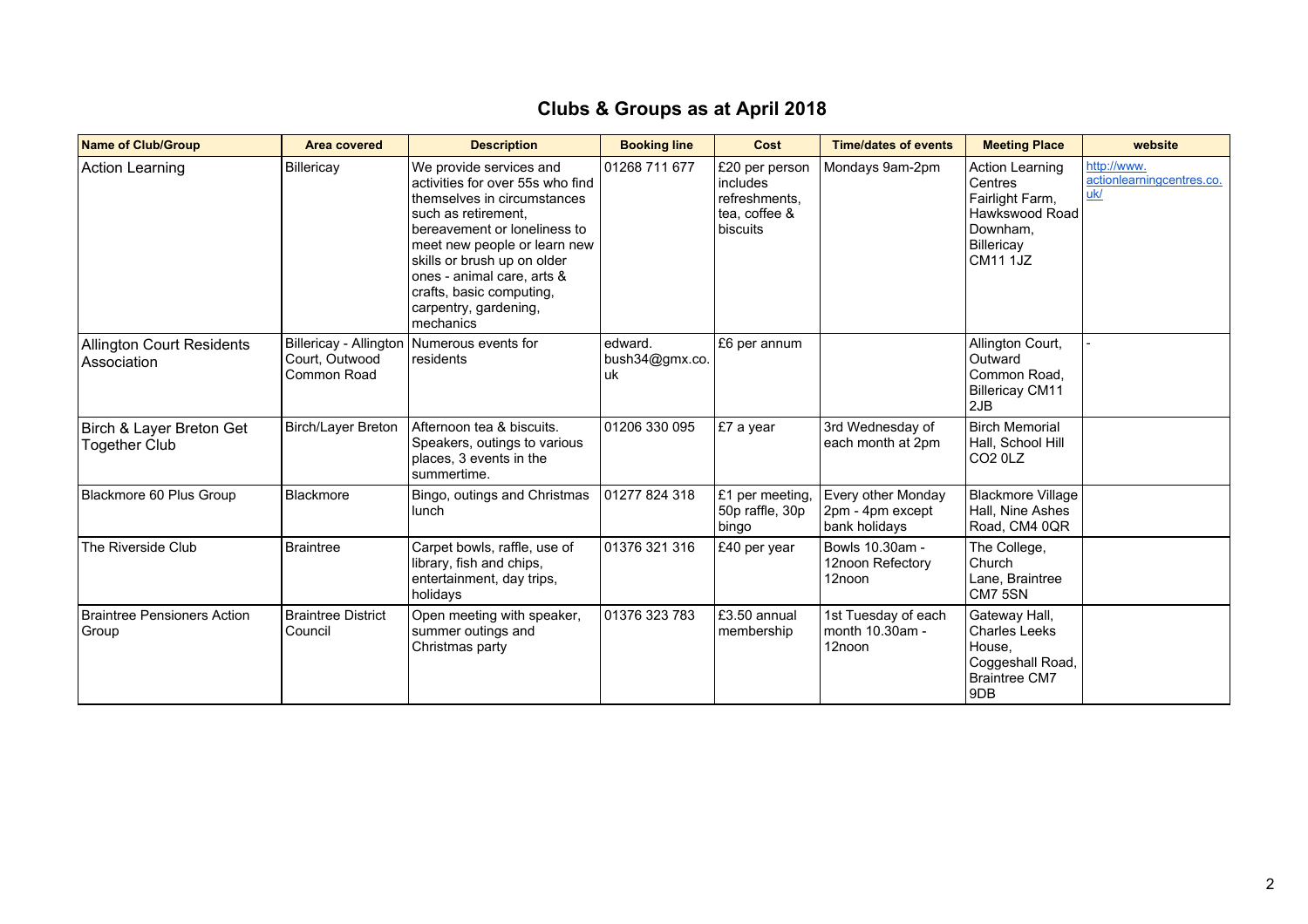| <b>Name of Club/Group</b>                    | <b>Area covered</b>                                                                                                                                                                       | <b>Description</b>                                                                                                                                                                         | <b>Booking line</b> | Cost                                              | <b>Time/dates of events</b>            | <b>Meeting Place</b>                                                                           | website                         |
|----------------------------------------------|-------------------------------------------------------------------------------------------------------------------------------------------------------------------------------------------|--------------------------------------------------------------------------------------------------------------------------------------------------------------------------------------------|---------------------|---------------------------------------------------|----------------------------------------|------------------------------------------------------------------------------------------------|---------------------------------|
| <b>Hearing Help Essex</b>                    | Braintree.<br>Burnham,<br>Braintree,<br>Chelmsford.<br>Danbury, Dunmow,<br>Finchingfield,<br>Maldon, Saffron<br>Walden,<br>Southminster.<br>SWF, Stansted,<br>Thaxted, Witham,<br>Writtle | Walk-in Hearing Help<br>Sessions - trained volunteers<br>will be available to: Clean and<br>retube your NHS hearing aid /<br>Talk about specialist<br>equipment / Offer help and<br>advice | 01245 348 440       |                                                   | Various                                | Various                                                                                        | www.hearinghelpessex.<br>org.uk |
| Bradwell Over 60s Club                       | Braintree, Stisted,<br><b>Bradwell</b>                                                                                                                                                    | Regular speakers and<br>entertainers, fish and chips,<br>trips to shows and a<br>Christmas annual bazaar                                                                                   | 01376 584 179       | £6 yearly<br>membership,<br>each meeting<br>£3    | Throughout the year                    | <b>Stisted Village</b><br>Hall, The<br>Street, CM77<br>8AW                                     |                                 |
| Age Concern Brentwood &<br>District          | Brentwood                                                                                                                                                                                 | Quarterly meetings, summer<br>outings, Christmas carol<br>service                                                                                                                          | 01277 372 070       | Free                                              | Jan/Apr/Aug/Dec                        | Brentwood                                                                                      |                                 |
| Brentwood for Visually Impaired<br>l Persons | Brentwood                                                                                                                                                                                 | Weekly social club on<br>Tuesday morning with various<br>activities                                                                                                                        | 01277 226 152       | £3/£4 including<br>transport                      | Tuesday 10am - 1pm                     | St Georges Court,<br>High Wood Close,<br>Pilgrims Hatch,<br>Brentwood CM14<br>4YF              |                                 |
| Tipps Over 55 Club                           | Brentwood<br>(Doddinghurst and<br>Blackmore)                                                                                                                                              | In-house lunches, scrabble,<br>coach outings and Christmas<br>dinner                                                                                                                       | 01277 823 976       | £1.50 includes<br>tea and biscuits                | Every Thursday 2pm -<br>4pm            | <b>Tipps Cross</b><br>Remembrance<br>Hall, Blackmore<br>Rd, Hook End,<br>Brentwood CM15<br>0DT |                                 |
| Coronation Companionship<br>Club             | Brightlingsea                                                                                                                                                                             | Visiting Entertainers, Teas,<br>Party, Coach Trips, Holidays,<br>Quizzes, Bingo                                                                                                            | 01206 305 095       | £3 per month                                      | Every Thursday<br>afternoon 1.30pm-4pm | YMCA Hall, High<br>Street,<br>Brightlingsea,<br>CO70AQ                                         |                                 |
| Bures Darby and Joan Club                    | Bures Hamlet and<br><b>Bures St Mary</b>                                                                                                                                                  | Various dates throughout the<br>week                                                                                                                                                       | 01787 228 417       | Member<br>attending every<br>week £20 per<br>year | Friday 2pm - 4pm                       | <b>Bures Community</b><br>Centre, Garrad<br>Room, Nayland<br>Road, CO8 5BX                     |                                 |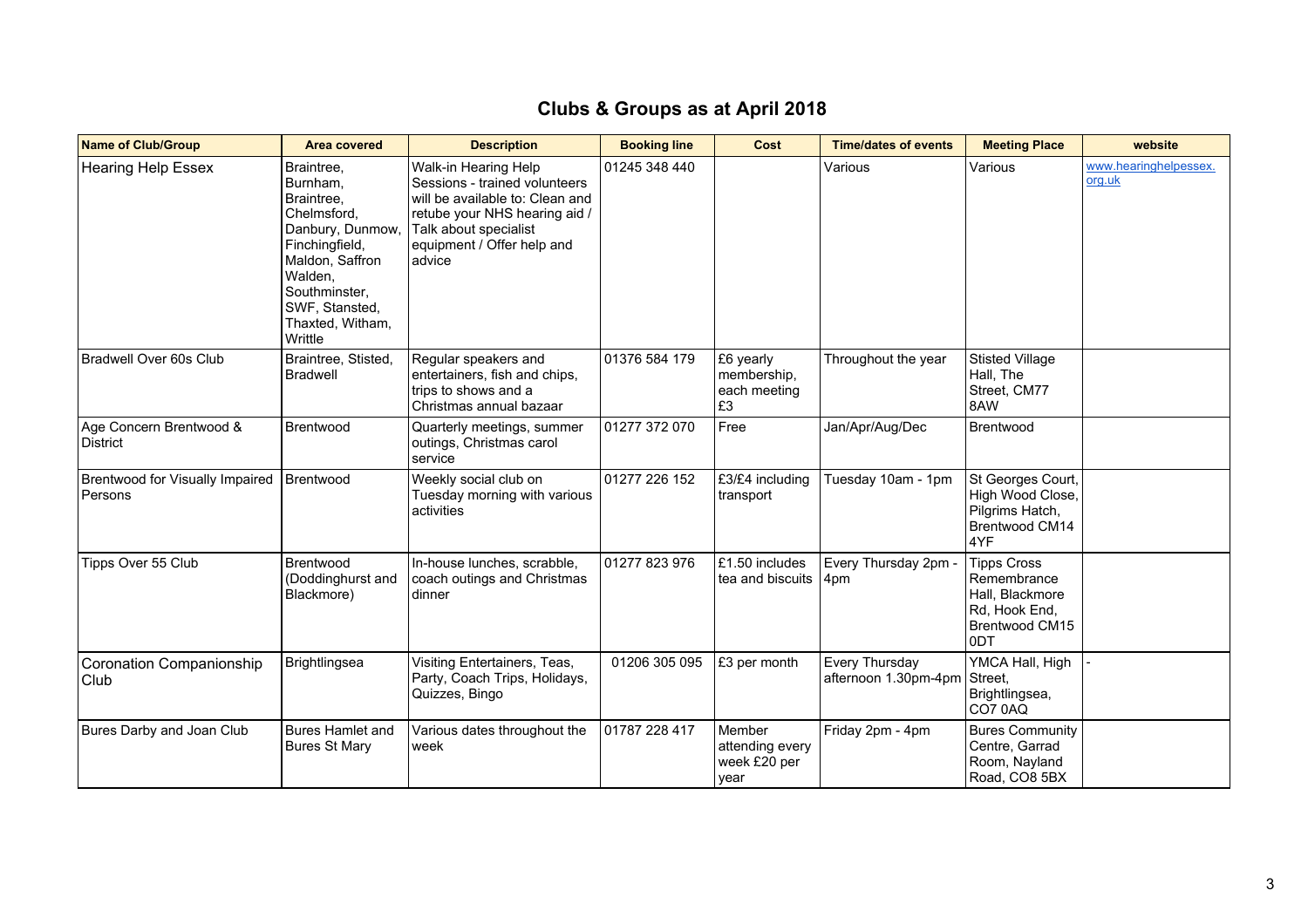| <b>Name of Club/Group</b>                        | <b>Area covered</b>            | <b>Description</b>                                                                                 | <b>Booking line</b> | Cost                                          | <b>Time/dates of events</b>                          | <b>Meeting Place</b>                                                                    | website |
|--------------------------------------------------|--------------------------------|----------------------------------------------------------------------------------------------------|---------------------|-----------------------------------------------|------------------------------------------------------|-----------------------------------------------------------------------------------------|---------|
| The Burnham Day Centre                           | Burnham and<br><b>District</b> | Refreshments, cooked lunch,<br>socialising, craft activities,<br>games, bingo and<br>entertainment | 01621 784 586       | £5 per visit                                  | Wednesdays 10am -<br>3pm                             | Dengie Village<br>Hall, Manor Road<br>CM0 7UH                                           |         |
| Burnham Darby and Joan Club                      | Burnham on<br>Crouch           | Speakers, bingo, quiz,<br>birthday party and annual<br>outings                                     | 01621 783 136       | £2 subscription<br>yearly and 50p<br>per week | 1st and 3rd Friday in<br>month 2.15 pm to 3.45<br>pm | United Reformed<br>Church, Clark-<br>Lewis Room,<br>Station Road,<br>Burnham CM0<br>8HR |         |
| Age Concern Luncheon Club                        | Canvey Island                  | Lunch tea/coffee and biscuits                                                                      | 01268 515 883       | £5 per year                                   | Tuesday & Thursday<br>$12-2pm$                       | The Paddocks<br>Community<br>Centre, Long<br>Road, Canvey<br>Island SS8 0JA             |         |
| Goodwill Club                                    | Canvey Island                  | Social Club and Sequence<br>Dancing                                                                | 01268 680 275       | £3 per week                                   | Wednesday 7.30pm-<br>10.30pm                         | The Paddocks<br>Community<br>Centre, Long<br>Road, Canvey<br>Island SS8 0JA             |         |
| OAP No 2 Club                                    | Canvey Island                  | Socials, holidays, day trips,<br>theatre                                                           | 01268 699 681       | Annual<br>membership £6                       | Monday 1pm - 4pm                                     | No 2 OAP Club,<br>112 Central<br>Avenue, Canvey<br>Island SS8 9RH                       |         |
| Women's Institute                                | Canvey Island                  | Meetings monthly, speakers,<br>outings                                                             |                     | £39 yearly                                    | 2nd Thursday every<br>month                          | Canvey<br>Conservative<br>Club, Fielder<br>House, 59 Long<br>Road, Canvey<br>SS8 0JA    |         |
| Kennington Avenue Senior<br><b>Citizens Club</b> | Castle Point                   | Talks, sing alongs, raffles,<br>entertainment                                                      | 01268 793 442       | £1.50                                         | 1.30pm-3.30pm                                        | Methodist<br>Church,<br>Kennington<br>Avenue, Benfleet<br>SS74BS                        |         |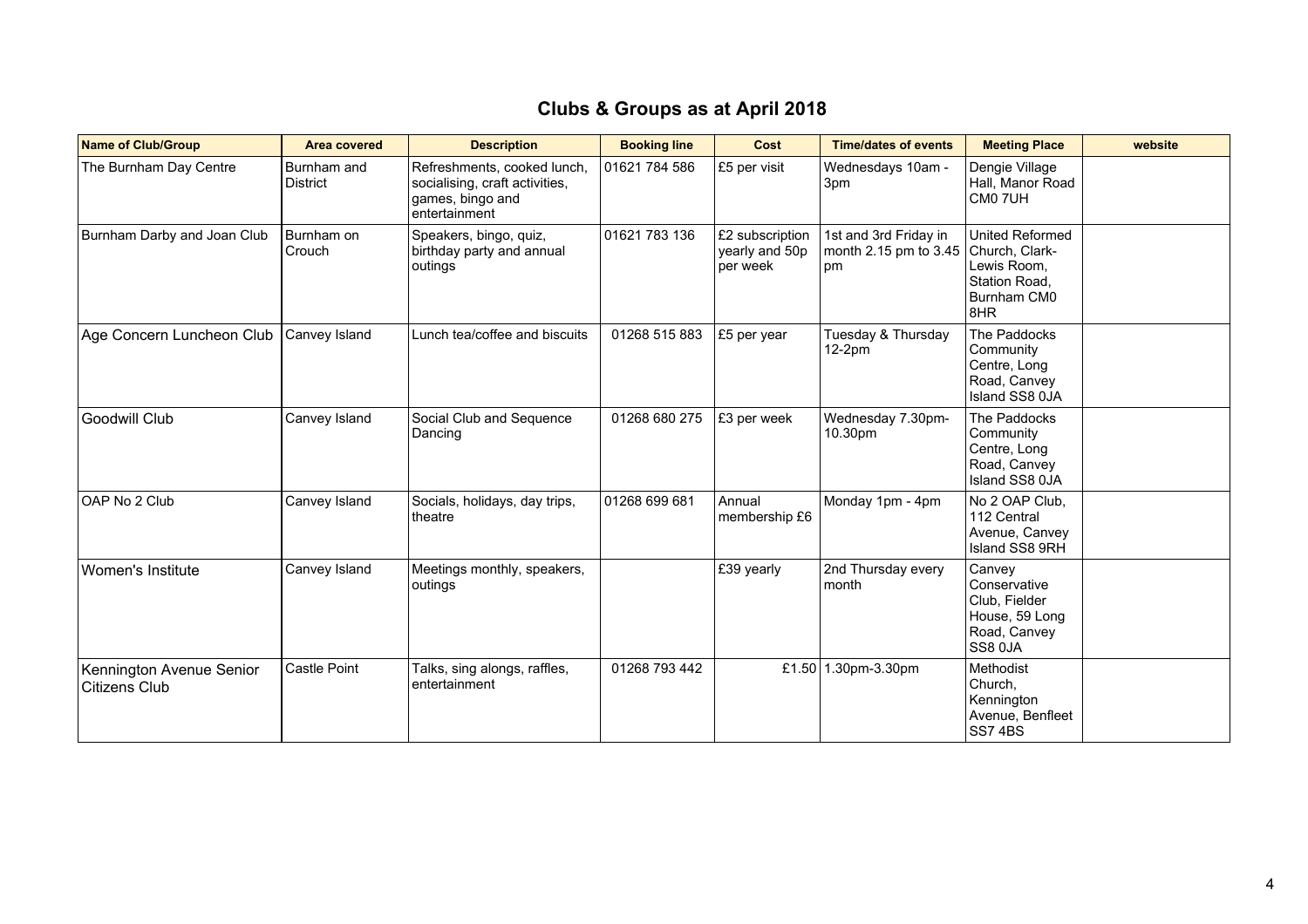| <b>Name of Club/Group</b>                    | <b>Area covered</b>                           | <b>Description</b>                                                                                                                                                                                                                                                                              | <b>Booking line</b>          | Cost                                                                      | <b>Time/dates of events</b>                                                        | <b>Meeting Place</b>                                                                   | website                                         |
|----------------------------------------------|-----------------------------------------------|-------------------------------------------------------------------------------------------------------------------------------------------------------------------------------------------------------------------------------------------------------------------------------------------------|------------------------------|---------------------------------------------------------------------------|------------------------------------------------------------------------------------|----------------------------------------------------------------------------------------|-------------------------------------------------|
| New Thundersley<br><b>Townwomens Guild</b>   | <b>Castle Point</b>                           | Meet twice a month for our<br>ladies to hear speakers, play<br>board games, bingo, chat and<br>generally to be with each<br>other. Coach trips to various<br>destinations. Birthday,<br>Christmas & Strawberry teas<br>during the year. We also have<br>auction and coffee & cake<br>afternoons | 01268 794 694                | £30 per year                                                              | 1st & 3rd Wednesdays<br>in the month (Closed<br>AUGUST) 1.30-3.30<br>l pm          | St George's Hall,<br>Rushbottom<br>Lane, Benfleet<br>SS74DW                            |                                                 |
| The Salvation Army 'Silver<br>Service Club'  | Castle Point<br>borough but no<br>restriction | Over 55s Club, days out,<br>holidays, weekly 'bring and<br>buy', Christmas lunch                                                                                                                                                                                                                | 01702 558 913                | £40 annual or<br>£45 if paid in<br>increments (Jan   Holidays)<br>& July) | Every Monday at 2pm<br>(except Bank                                                | Salvation Army,<br>London Road,<br>Hadleigh SS7<br>2PF                                 | www.hadleightemple.org.<br>$\underline{uk}$     |
| <b>Springfield Stitchers</b>                 | Chelmsford                                    | For those who would like to<br>help or if you would like to<br>learn to knit, crochet or sew or<br>have any unwanted wool or<br>haberdashery                                                                                                                                                    | 01245 358 951<br>(Roger)     |                                                                           | Thursdays 9.30am-<br>12noon                                                        | Springfield Park<br>Baptist Church,<br>Springfield Park<br>Road, Chelmsford<br>CM2 6EB | www.<br>springfieldparkbaptistchur<br>ch.org.uk |
| Wet Your Whistle                             | Chelmsford                                    | A drop Community Centre for<br>all. All welcome for a cup of<br>tea and chat                                                                                                                                                                                                                    | 01245 358 951                | Free                                                                      | Every 1st and 3rd<br>Wednesday afternoon<br>2pm-4pm (check for<br>exclusion dates) | Springfield Park<br>Baptist Church,<br>Springfield Park<br>Road, Chelmsford<br>CM2 6EB | www.<br>springfieldparkbaptistchur<br>ch.org.uk |
| <b>Green Pastures Community</b><br>Club      | Chelmsford                                    | Tea, coffee, cake and chat,<br>table games. Transport can<br>be provided.                                                                                                                                                                                                                       | Contact Lynn<br>07787 521601 |                                                                           | Meets every Tuesday<br>morning from 9.30am -<br>12 noon                            | <b>Holy Trinity</b><br>Springfield, Trinity<br>Road, Chelmsford<br>CM2 6HS             |                                                 |
| Wednesday Over 60s Club                      | Chelmsford<br>(Moulsham Lodge)                | Days out 5 times a year. On a<br>Wednesday there is tea and<br>biscuit and bingo                                                                                                                                                                                                                | 01245 600 383                | 50p per week                                                              | Wednesday 2pm                                                                      | Chelmsford<br>Scouts Hut,<br>Gloucester<br>Avenue, CM2<br>9EW                          |                                                 |
| <b>Chelmsford Retirement Action</b><br>Group | Chelmsford and<br><b>Districts</b>            | Regular speakers, members<br>only day in July, buffet lunch<br>and quizzes and a December<br>get together                                                                                                                                                                                       | 01245 461 932                | £10<br>membership                                                         | 1st Wednesday of<br>each month 9.15am -<br>12.30pm                                 | <b>Friends Meeting</b><br>House, Rainsford<br>Road,<br>Chelmsford, CM1<br>2QL          |                                                 |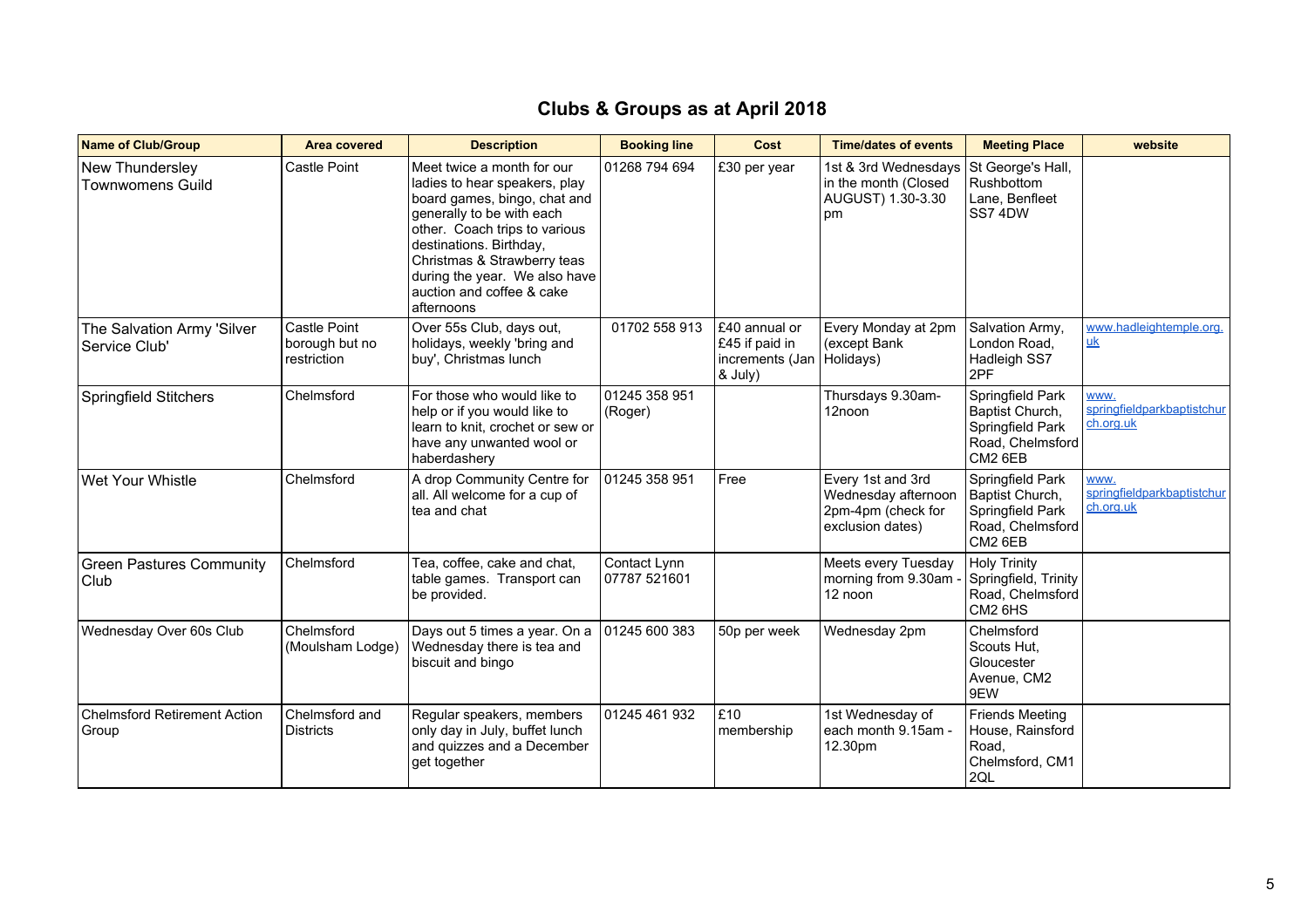| <b>Name of Club/Group</b>                             | <b>Area covered</b>                        | <b>Description</b>                                                                                                                                 | <b>Booking line</b>                                              | Cost                                                                       | <b>Time/dates of events</b>                                                   | <b>Meeting Place</b>                                                                    | website         |
|-------------------------------------------------------|--------------------------------------------|----------------------------------------------------------------------------------------------------------------------------------------------------|------------------------------------------------------------------|----------------------------------------------------------------------------|-------------------------------------------------------------------------------|-----------------------------------------------------------------------------------------|-----------------|
| Age Concern Chelmsford, Day<br>Centre & Luncheon Club | Chelmsford and<br>surrounding areas        | Social gatherings, lunch club,<br>advice and info centre, deaf<br>club, bingo, outings                                                             | 01245 262 589                                                    | £4 two course<br>meal, tea/coffee 2.30pm<br>50p, scones<br>50 <sub>p</sub> | Mon-Fri 10.30am -                                                             | Chelmsford Day<br>Centre,<br>17 Cottage Place,<br>CM1 1NL                               |                 |
| Moving On                                             | Chelmsford and<br>within 20 mile<br>radius | Tea, talks and speakers.<br>Sunday lunch club with events<br>and outings.                                                                          | 01245 258 848                                                    | £10 annual<br>for tea and<br>biscuits                                      | Every 3rd Saturday<br>membership, $£2 \mid 10$ am - 12 30 pm                  | Christchurch, 164<br>New London Rd,<br>Chelmsford CM2<br>0AW                            |                 |
| Games Afternoon                                       | Chelmsford mostly<br>but no limit          | <b>General Games</b>                                                                                                                               | 01245 450 056                                                    | £1 per week                                                                | 1st Wednesday of<br>month<br>Winter 13.30pm -<br>15.30pm<br>Summer 2pm - 4pm. | Chelmsford                                                                              |                 |
| Moulsham Lodge Methodist<br>Church                    | Chelmsford Tile<br>Kiln and<br>Galleywood  | Bingo, talks, quizzes, tea and<br>biscuits                                                                                                         | 01245 602 004                                                    | 50p per session                                                            | Mondays 2pm (except<br>bank holidays)                                         | Chelmsford<br><b>Methodist Church</b><br>Hall, Lime Walk,<br>Moulsham Lodge,<br>CM2 9NA |                 |
| Lawns Senior Citizens Club                            | Chelmsford,<br>Springfield                 | Members play whist or bingo                                                                                                                        | 01245 463 527                                                    | £15 Yearly<br>subscription<br>£1 weekly                                    | Mondays at 1.30pm-<br>3.30pm                                                  | All Saints Church<br>Hall, Springfield<br>Green,<br>Chelmsford CM1<br>7HS               |                 |
| <b>Walking Football</b>                               | Clacton                                    | The slowed version of the<br>game of football delivered in a<br>fun, relaxed and supportive<br>environment with no running.<br>Males & Females 50+ | 07890 665883<br>  jpsportscoaching<br>@outlook.com<br>Jenny Hill | £3 per session                                                             | Every Friday 5.30pm-<br>6.30pm                                                | Clacton Leisure<br>Centre, Vista<br>Road, Clacton<br>CO15 6BD                           | www.essexfa.com |
| <b>Bosom Pals</b>                                     | Clacton - Harwich                          | Meeting & Discussions. Local<br>support group for breast<br>cancer sufferers                                                                       |                                                                  | £2 each<br>meeting                                                         | 4th Wednesday each<br>month                                                   | Holland Hall,<br>Frinton Road,<br>Holland on Sea                                        |                 |
| Clavering District Over 60s Club                      | <b>Clavering District</b>                  | Lunch club, chiropody clinic,<br>outings and over 60's lunch<br>club                                                                               | 01376 561 368                                                    | Lunch £5.50<br>Chiropody<br>£10.50<br>Over 60's group<br>£2.50             | Lunch Mondays<br>Chiropody Mondays<br>Over 60s Wednesday<br>afternoons        | <b>Clavering Village</b><br>Hall, Hill Green,<br><b>CB11 4QS</b>                        |                 |
| Autumn Leaves Club                                    | Colchester                                 | Talks & social afternoons.<br>Two yearly outings                                                                                                   | 01621 810 619                                                    | £14 per annum                                                              | Alternate Wednesdays<br>2pm                                                   | The Community<br>Centre, Caxton<br>Close, Tiptree<br>CO5 0HA                            |                 |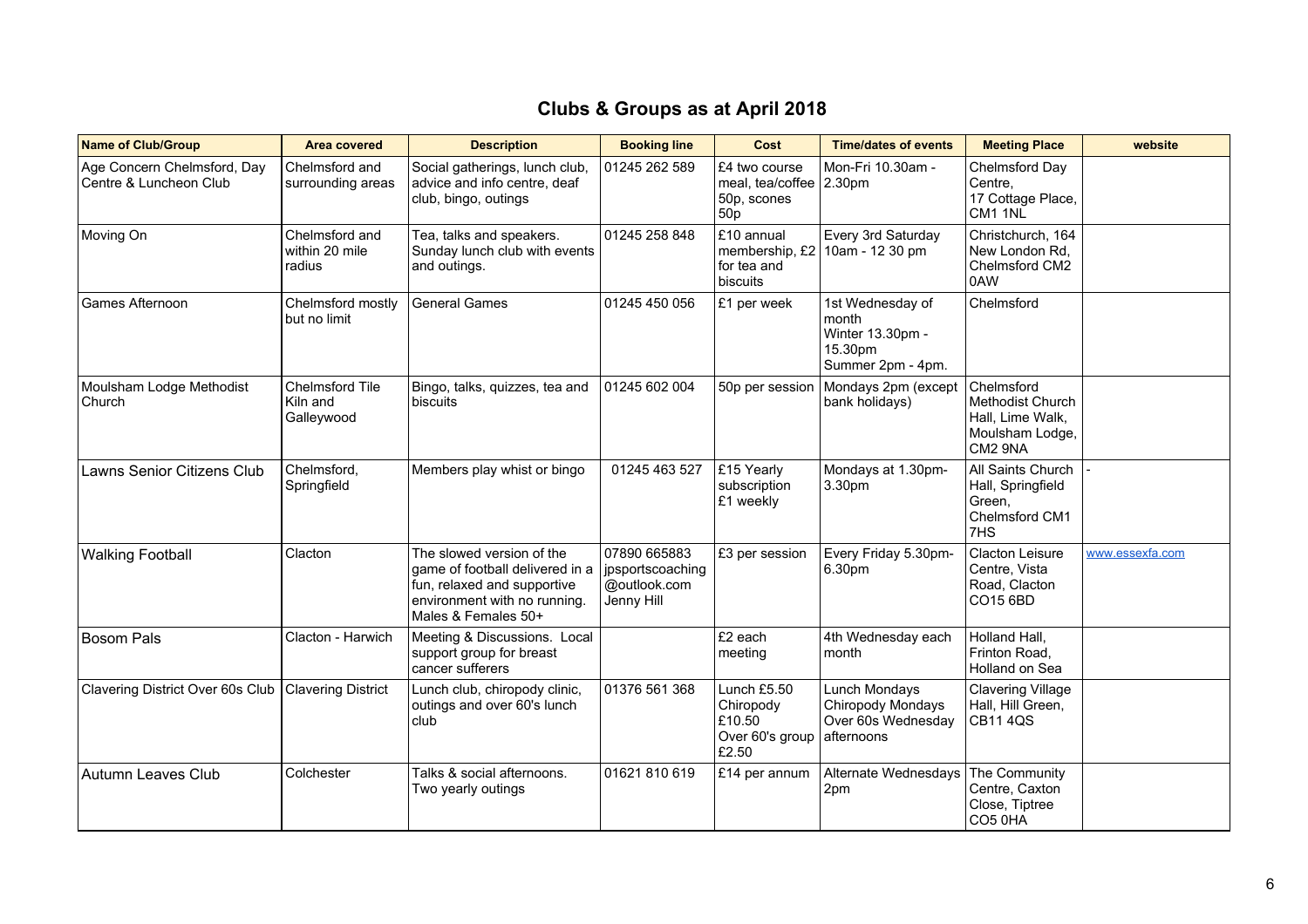| <b>Name of Club/Group</b>       | <b>Area covered</b>              | <b>Description</b>                                                                                                                                                                                                                             | <b>Booking line</b>                                     | Cost                                                               | <b>Time/dates of events</b>                                                                        | <b>Meeting Place</b>                                                                                                                                      | website             |
|---------------------------------|----------------------------------|------------------------------------------------------------------------------------------------------------------------------------------------------------------------------------------------------------------------------------------------|---------------------------------------------------------|--------------------------------------------------------------------|----------------------------------------------------------------------------------------------------|-----------------------------------------------------------------------------------------------------------------------------------------------------------|---------------------|
| Ladies in Hats                  | Colchester                       | Morning coffee and friendship                                                                                                                                                                                                                  | 01206 760 049                                           | Free                                                               | 1st Tuesday of each<br>month                                                                       | Lion Walk United<br>Reform Church,<br>Lion Walk<br>Precinct,<br>Colchester CO1<br>1LX                                                                     | www.hunnaball.co.uk |
| Senior U's Social Club          | Colchester                       | Guest speakers,<br>tea/coffee/juice and<br>biscuit/cake break, and also a<br>social activity with prizes<br>Open to all senior citizens<br>65+. Transport can be<br>arranged for anyone living in<br>Colchester at a small<br>additional cost. | 01206 755160<br>Katie.<br>Cook@colcheste<br>runited.net | E24 annual fee<br>(£2 per session<br>or 2 instalments<br>of £12)   | 2nd Wednesday of<br>every month<br>4th Wednesday of<br>every month - trip                          | Shrub End<br>Community<br>Sports Centre,<br>Boadicea Way,<br>Colchester CO <sub>2</sub><br>9BG                                                            | www.cu-fc.com/fitc  |
| Colchester Monday<br>Fellowship | Colchester - but all<br>welcome  | Christian organisation with a<br>variety of interesting topics<br>from talks to participating<br>activities in a relaxed and<br>friendly atmosphere                                                                                            |                                                         | £12 annually                                                       | 2nd Monday of the<br>month 2pm-4pm                                                                 | The Salvation<br>Army, Butt Road,<br>Colchester CO3<br>3DA                                                                                                |                     |
| Mount Zion Monday<br>Fellowship | Colchester - but all<br>welcome  | Christian organisation with a<br>variety of interesting topics<br>from talks to participating<br>activities in a relaxed and<br>friendly atmosphere                                                                                            |                                                         | £1 per visit                                                       | 1st & 3rd Monday of<br>the month 2.15pm-<br>3.45pm                                                 | The Salvation<br>Army, 328A<br>Ipswich Road,<br>Colchester CO4<br>0ET                                                                                     |                     |
| Coffee, Cake & Company          | Colchester<br>(Greenstead)       | Coffee morning, bingo, coach<br>trips, theatre trips, social<br>meetings for retired people                                                                                                                                                    | 07770 365 331<br>(Sam)                                  | Donation per<br>meeting less<br>than £5.00                         | Thursday 10.30am -<br>12.00noon                                                                    | Forest Road<br>Meeting Hall, 121<br>Forest Road,<br>Colchester CO4<br>3XG                                                                                 |                     |
| The Evergreens                  | Colchester (North)<br>Greenstead | Lunch club, bingo, raffle                                                                                                                                                                                                                      | 01206 868 357<br>(for lunches)                          | £6.50 lunch inc<br>pudding, 2<br>games of bingo,<br>tea & biscuits | Lunches - every<br>Wednesday at 11.45<br>am<br>Club - 2nd Friday of<br>every month 1.45-3.45<br>pm | Lunches - St John<br>Payne Hall,<br><b>Blackthorn</b><br>Avenue CO4 3QD<br>Friday Club -<br>Greenstead<br>Community<br>Centre, Hawthorn<br>Avenue CO4 3QE |                     |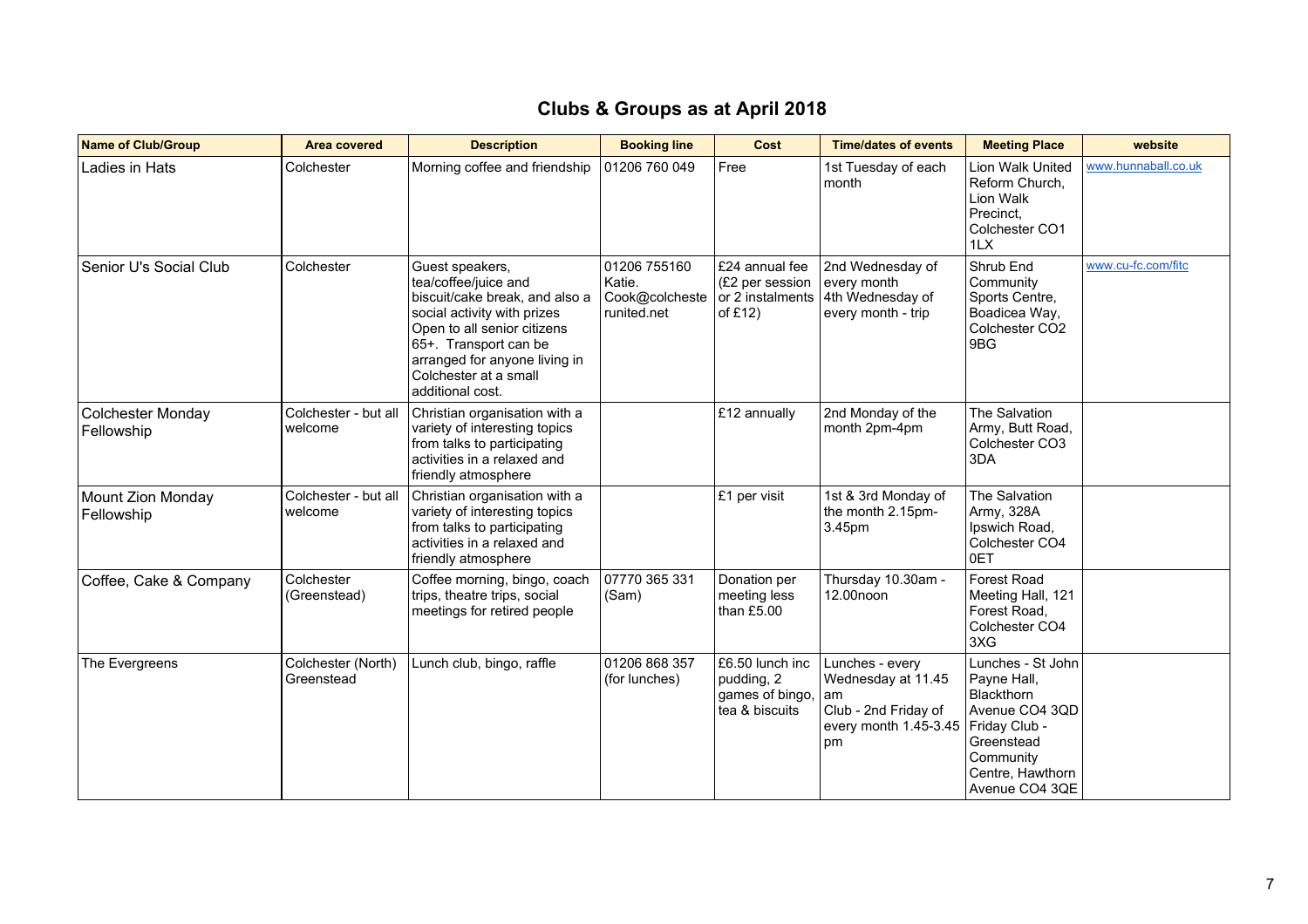| <b>Name of Club/Group</b>              | <b>Area covered</b>                            | <b>Description</b>                                                                                                                                  | <b>Booking line</b>                                                      | Cost                                                       | <b>Time/dates of events</b>                                                                     | <b>Meeting Place</b>                                                            | website                                                 |
|----------------------------------------|------------------------------------------------|-----------------------------------------------------------------------------------------------------------------------------------------------------|--------------------------------------------------------------------------|------------------------------------------------------------|-------------------------------------------------------------------------------------------------|---------------------------------------------------------------------------------|---------------------------------------------------------|
| The Good Companions                    | Colchester and<br>villages                     | Friendship and an enjoyable<br>afternoon for a chat, quiz,<br>bingo, raffle, trips out, cups of<br>tea                                              | 01206 735 451                                                            | £10 per year<br>50p a month for<br>tea & biscuits          | Meetings 1st<br>Wednesday of the<br>month<br>Winter 1.30-3.30pm<br>Summer 2pm-4pm               | Village Hall,<br>Langenhoe,<br>Colchester CO5<br>7LU                            |                                                         |
| Friendship Club                        | Colchester CO1,<br>CO2, CO3                    | Christian organisation with a<br>variety of interesting topics<br>from talks to participating<br>activities in a relaxed and<br>friendly atmosphere |                                                                          | Lunch £1.50 or<br>£4.00                                    | Wednesday morning:<br>Bowls Club 10-12noon<br>Light Lunch 12.30pm<br>Friendship Club 1.45<br>pm | The Salvation<br>Army, Butt Road,<br>Colchester CO3<br>3DA                      | www.salvationarmy.org.<br>uk/colchester-citadel         |
| Dedham Good Neighbours                 | Colchester, Lexden<br>& Winstree               | Social afternoons                                                                                                                                   | via post: Bycote,<br>Ardleigh Road,<br>Dedham,<br>Colchester, CO7<br>6EE | Members pay at<br>each meeting                             | 2nd Friday of each<br>month                                                                     | Sports Pavilion,<br>The Drift,<br>Dedham,<br>Colchester CO7<br>6AH              |                                                         |
| Copford WI                             | Copford, Marks<br>Tey and<br>surrounding areas | We are a small friendly group<br>of ladies that enjoy sharing<br>stories and learning new<br>things from soap making to<br>beekeeping               | No need to book<br>just turn up                                          | £3.50 per visitor<br>or £37.50 per<br>yearly<br>membership | Third Wednesday of<br>every month at 7.30<br>pm                                                 | Copford Village<br>Hall, School<br>Road, Colchester<br>CO6 1BX                  | copfordwi.weebly.com                                    |
| Danbury Over Sixties Club              | Danbury & District                             | Various speakers, raffles,<br>beetle drives, lunches, outings                                                                                       | 01245 225 435                                                            | Membership<br>£10<br>Meetings £1                           | 4th Thursday of each<br>month (except August)   Hall, Eves<br>2pm-4pm                           | Danbury Village<br>Corner, Main<br>Road CM3 4QE                                 |                                                         |
| The Mothers Union -<br>Rayleigh Branch | Deanary of<br>Rochford                         | Prayers, discussions,<br>speakers and craft days                                                                                                    |                                                                          | £18.50 per year                                            | 2nd & 4th Wednesday<br>of every month 10.45<br>am                                               | Cloister Hall, Holy<br>Trinity Church,<br>Rectory Garth,<br>Rayleigh SS6<br>8BB | www.parishofrayleigh.<br>org.<br>uk/Groups/MothersUnion |
| Dunmow Disabled Club                   | Dunmow                                         | Meetings with tea/biscuits,<br>speaker, entertainer and<br>outings                                                                                  | 01371 874 049                                                            | Subscriptions<br>£10 per year                              | Meetings 2nd<br>Thursday of each<br>month 2pm - 4.30pm                                          | URC Hall, New<br>Street, Dunmow<br>CM6 1BH                                      |                                                         |
| Methodist Social Afternoon             | Elmstead and<br>nearby places                  | We have a speaker then light<br>refreshments and a<br>competition each month for<br>which points are gained                                         | 01206 826 178                                                            | £1 per meeting                                             | Once a month usually<br>3rd Wednesday of the<br>month at 2.30pm                                 | <b>Trinity Methodist</b><br>Church, Bromley<br>Road, Elmstead<br>Market CO7 7BY |                                                         |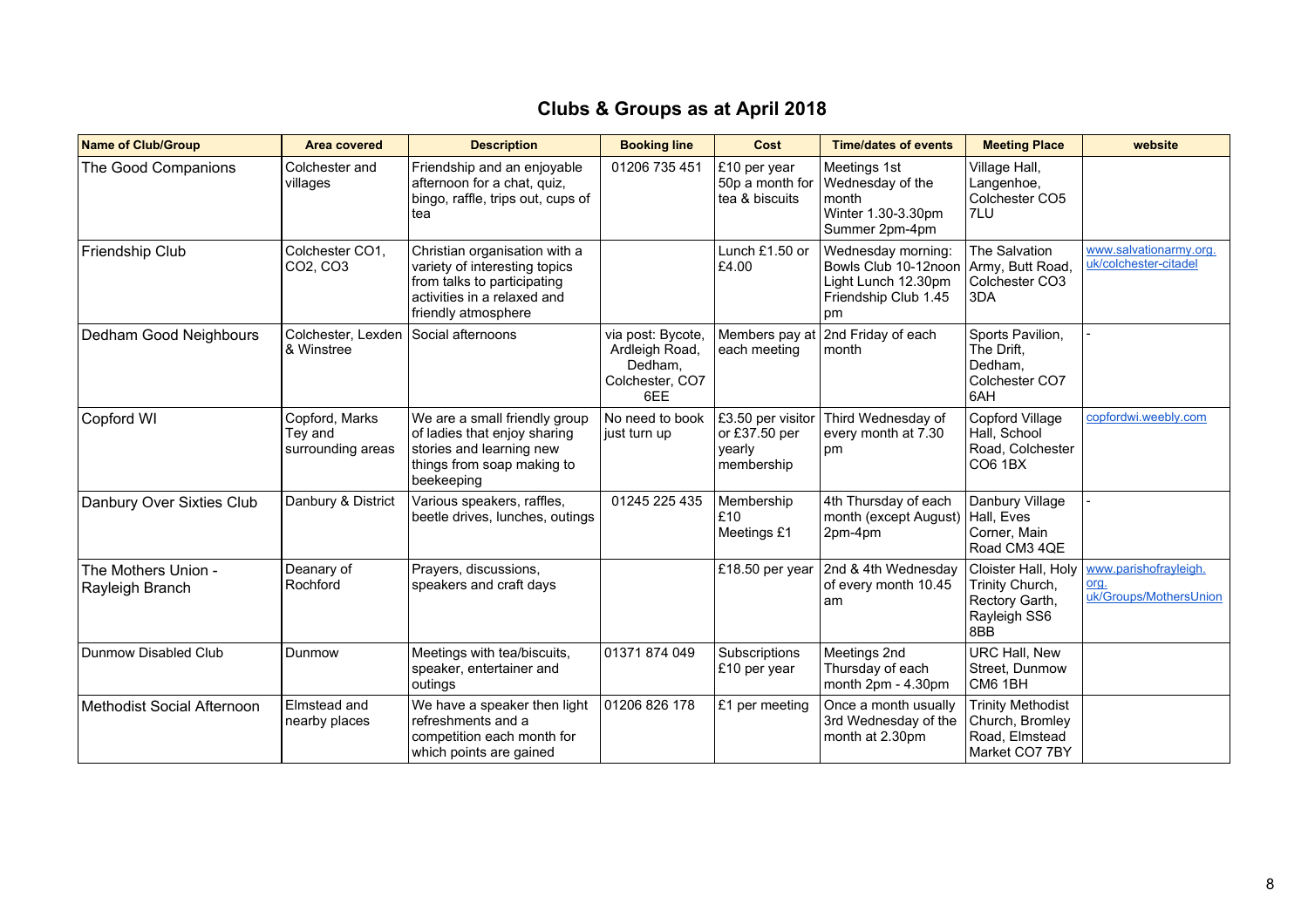| <b>Name of Club/Group</b>                            | <b>Area covered</b>                                    | <b>Description</b>                                                                                                                                             | <b>Booking line</b>                           | Cost                                                        | <b>Time/dates of events</b>                                                                                | <b>Meeting Place</b>                                                | website                         |
|------------------------------------------------------|--------------------------------------------------------|----------------------------------------------------------------------------------------------------------------------------------------------------------------|-----------------------------------------------|-------------------------------------------------------------|------------------------------------------------------------------------------------------------------------|---------------------------------------------------------------------|---------------------------------|
| The Marketeers                                       | <b>Elmstead Market</b>                                 | Friendship - help with the over<br>60's                                                                                                                        |                                               | No cost                                                     | First Monday of every<br>month 9.30am-12noon                                                               | Elmstead<br>Community<br>Centre, School<br>Road, Elmstead<br>CO77ET |                                 |
| <b>Epping Senior Citizens'</b><br>Association (ESCA) | <b>Epping Town</b>                                     | Refreshments, speakers,<br>entertainment and activities in<br>the afternoon.                                                                                   | 01992 573 385                                 | £2.50 per<br>month                                          | Every Thursday 2pm -<br>4pm                                                                                | Pelly Court,<br>Hemnall Street,<br>Epping CM16<br>4NJ               |                                 |
| Fordham Friendship Club                              | Ash Green                                              | Fordham and Eight Social afternoons, quizzes<br>and outings                                                                                                    | 01206 240 034                                 | £5 per annum<br>and teas 50p                                | 2nd Thursday in each<br>month 2pm - 4pm                                                                    | John Owen Barn,<br>Church Road.<br>Fordham CO6<br>3NL               |                                 |
| <b>Welcome Break</b>                                 | Frinton, Walton,<br><b>Kirby Cross</b>                 | Quizzes, speakers, musical<br>events, activity mornings<br>(keep fit, boules, board games or<br>etc) Meal once a month,<br>Coffee/tea homemade cakes<br>weekly | sandyburnett22<br>@gmail.com<br>01255 675 433 | Free - donation<br>box every week,<br>meals £4              | Wednesdays 10am-<br>12noon school term<br>times                                                            | <b>Frinton Free</b><br>Church.<br>Connaught<br>Avenue CO13<br>9PW   | http://www.frintonfree.<br>com/ |
| Loftineers                                           | <b>Great Baddow</b>                                    | Quizzes, dominoes, guess<br>who games                                                                                                                          | 01245 262 445                                 | 50p per week                                                | Tuesday 2pm - 4pm                                                                                          | St Paul's Church,<br>Loftin Way,<br>Chelmsford CM2<br>9TW           |                                 |
| Dunmow Flitch Friendship Club                        | <b>Great Dunmow</b>                                    | Live music, dancing, bingo,<br>raffles, refreshments and<br>summer buffet                                                                                      | 07966 884 852                                 | £10 annual<br>membership,<br>£2.50 per guest<br>not joining | 6 pm -9 pm July and<br>December 6 pm - 10<br>pm 2nd Tuesday of<br>the month no meeting<br>January          | Foakes Hall,<br>Stortford Road,<br><b>Great Dunmow</b><br>CM6 1DG   |                                 |
| Dunmow Blind and Housebound<br>Social Club           | <b>Great Dunmow</b><br>plus radius of about<br>5 miles | Talks, musical entertainment,<br>raffle and general social<br>gathering.                                                                                       | 01371 872 112                                 | Annual fee £6<br>plus cost of<br>transport (if<br>required) | 14.15 pm -16.15 pm<br>every other Tuesday<br>in two sessions march<br>to July and September<br>to December | Rowena Davy<br>Day Centre,<br>Chequers Lane,<br>Dunmow CM6<br>1EQ   |                                 |
| Great and Little Horkesley<br>Friendship Club        | Great Horkesley<br>and Little<br>Horkesley parishes    | Monthly meetings with<br>entertainer or speaker and<br>outings.                                                                                                | 01206 271 445                                 | Annual fee £8                                               | Third Thursday in the<br>month 2pm - 4pm                                                                   | Great Horkesley<br>WI Hall, The<br>Causeway, CO6<br>4EG             |                                 |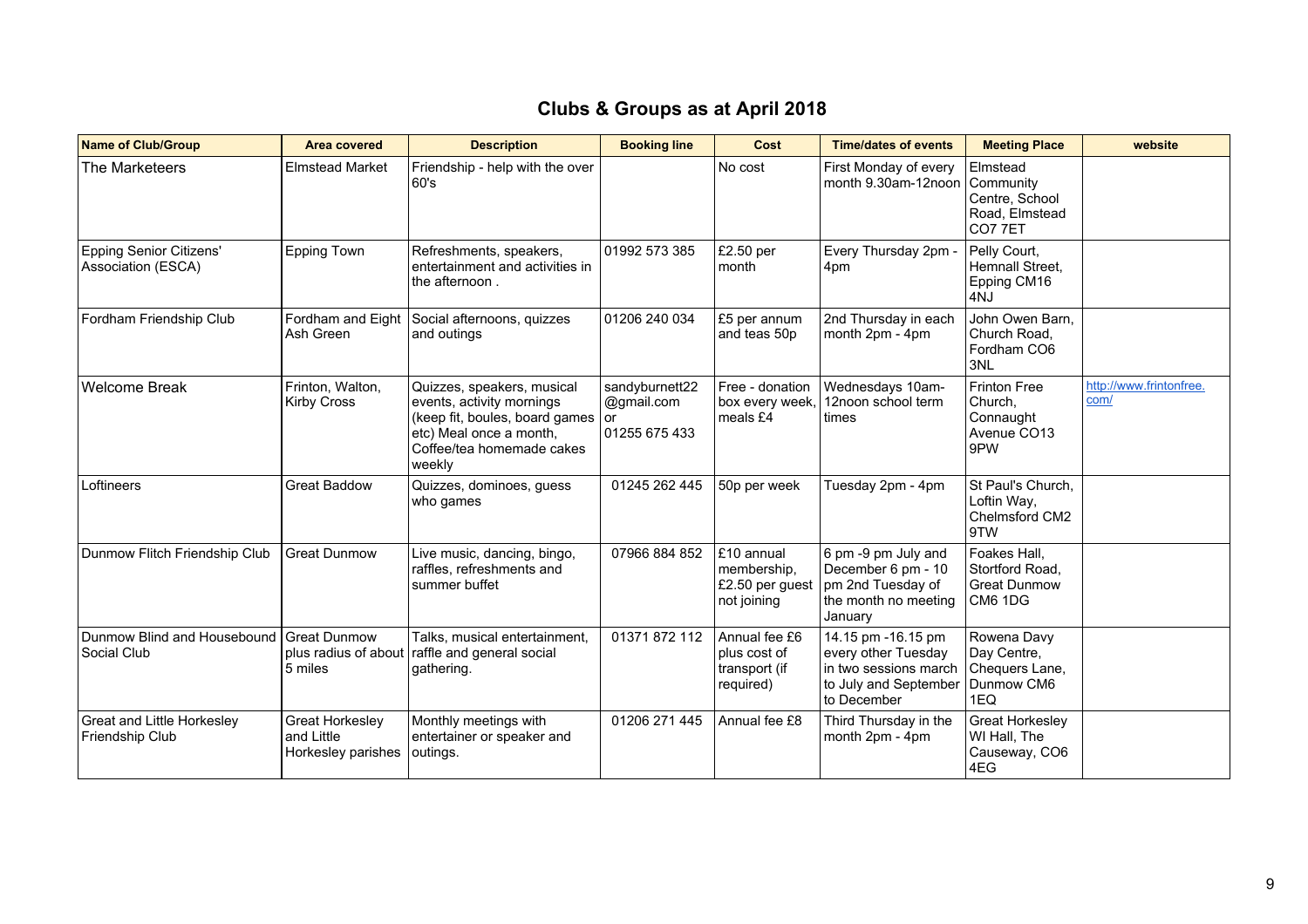| Name of Club/Group                                   | Area covered                              | <b>Description</b>                                                                                                                                                                       | <b>Booking line</b>             | Cost                                                                                    | <b>Time/dates of events</b>                                                                                                                                     | <b>Meeting Place</b>                                              | website                          |
|------------------------------------------------------|-------------------------------------------|------------------------------------------------------------------------------------------------------------------------------------------------------------------------------------------|---------------------------------|-----------------------------------------------------------------------------------------|-----------------------------------------------------------------------------------------------------------------------------------------------------------------|-------------------------------------------------------------------|----------------------------------|
| <b>Great Totham WI</b>                               | Great Totham &<br>Wickham Bishops         | Social meeting for ladies.<br>Monthly talks with tea/coffee &<br>cake                                                                                                                    |                                 | £39 per annum                                                                           | 2nd Thursday of each<br>month at 8pm except<br>August                                                                                                           | Great Totham<br>Village Hall,<br>Maldon Road<br>CM9 8NH           | www.greattothamwi.<br>weebly.com |
| Great Waltham Friendship Club                        | Great Waltham<br>village only             | Meetings for the older<br>villagers to get together for:<br>music quizzes, talks of<br>interest, cream teas, day trips,<br>fund-raising auction,<br>Christmas meal & craft<br>afternoons | 01245 360 945                   | £10 per year                                                                            | 3rd Monday of the<br>month 2.30pm                                                                                                                               | <b>Great Waltham</b><br>Village Hall,<br>South Street,<br>CM3 1DG |                                  |
| The Friendship Club                                  | Gt Bentley and<br>surrounding<br>villages | Speaker/Entertainer at each<br>meeting, Strawberry Tea in<br>the summer, christmas<br>buffet/post Christmas lunch,<br>outings if viable cost wise                                        | No need to book.<br>just arrive | First visit free,<br>subsequent<br>visits £2.<br>Annual<br>membership<br>$\mathsf{E}10$ | 4th Wednesday of the<br>month 2pm-4pm                                                                                                                           | Village Hall, Great<br>Bentley,<br>Colchester CO7<br>8LW          |                                  |
| <b>Halstead Day Centre</b>                           | Halstead and within<br>7 mile radius      | Housebound elderly people<br>who want to come and join us<br>once a week                                                                                                                 | 01787 476 253                   | £9.80 a day<br>plus £60<br>quarterly<br>membership fee                                  | Monday/Friday 9.30<br>am - 2.30pm                                                                                                                               | 40 Bridge Street,<br>Halstead CO9<br>1HT                          |                                  |
| Age Concern Halstead, Senior<br><b>Citizens Club</b> | Halstead postal<br>area                   | Socialising, tea and coffee,<br>chat, quiz, bingo and a cooked<br>lunch from the Bull Hotel                                                                                              | 07779 502 721                   | £1 entry and<br>activities<br>approx. £1.50                                             | Monday Wednesday<br>Thursday 10am - 4pm                                                                                                                         | The Bull Hotel,<br>Bridge Street,<br>Halstead CO9<br>1HU          |                                  |
| Salvation Army Lunch &<br>Friendship Clubs           | Harlow                                    | Friendship and Lunch Club                                                                                                                                                                | 01279 441 581                   | Lunch Club - £4<br>Friendship Club<br>- 50p<br>Bowls Club -<br>50p                      | Lunch Club 12-1pm<br>Friendship Club 1.30<br>pm-2.30pm<br>Indoor Bowls -<br>Wednesdays 7.30-<br>9pm<br>Tea n' Togs coffee<br>morning every<br>Tuesday 8.45-11am | The Hall,<br>Tendring Road,<br>Harlow CM18<br>6RN                 |                                  |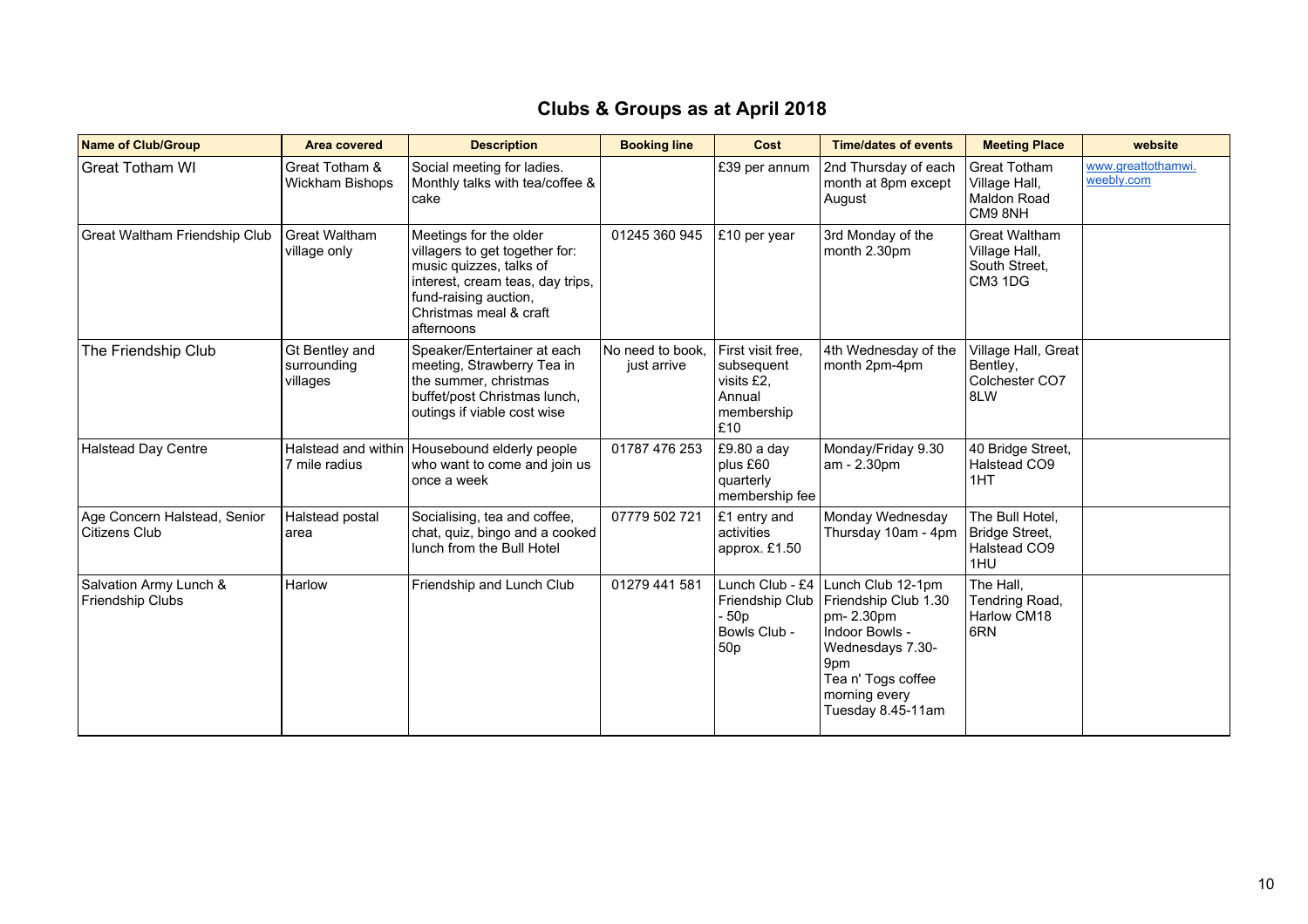| Name of Club/Group                                 | <b>Area covered</b>            | <b>Description</b>                                                                                                                                                                                        | <b>Booking line</b>                | Cost                                                                                                            | <b>Time/dates of events</b>                                                                       | <b>Meeting Place</b>                                                                                             | website                        |
|----------------------------------------------------|--------------------------------|-----------------------------------------------------------------------------------------------------------------------------------------------------------------------------------------------------------|------------------------------------|-----------------------------------------------------------------------------------------------------------------|---------------------------------------------------------------------------------------------------|------------------------------------------------------------------------------------------------------------------|--------------------------------|
| Church Langley Womens'<br>Institute                | Harlow &<br>surrounding area   |                                                                                                                                                                                                           | 01279 453 248                      | Annual<br>Subscription<br>£34.60 although<br>visitors are<br>welcome to see<br>if you like us<br>before joining | 8pm on 3rd<br>Wednesday of every<br>month, except<br>December when we<br>meet on 2nd<br>Wednesday | Community<br>Centre, Tesco<br>Neighbourhood<br>Centre, Church<br>Langley Way,<br>Harlow, CM17<br>9TG             |                                |
| Happy Go Lucky                                     | Harlow and<br>surrounding area | Social, tea, raffle, bingo                                                                                                                                                                                | 01245 427 638                      | <b>Entrance Fee</b><br>£1.50                                                                                    | Every Monday except<br>Bank Holidays 1pm-<br>3.30pm                                               | New Hall Moot<br>House, The Stow,<br>Harlow CM20<br>3AG                                                          |                                |
| <b>Harlow Latton Ladies</b>                        | Harlow and<br>surrounding area | Weekly programme of<br>meetings and visits for senior<br>ladies. One week at hall next<br>week out.                                                                                                       | 01279 869 806                      | No joining fee.<br>price vary<br>according to<br>event                                                          | Tuesdays 2pm<br>Activities at cost   Once a month day trip                                        | New Christian<br>Fellowship Hall,<br>Tumbler Road,<br>Purford Green.<br>Harlow, CM18<br>6HP (Alternate<br>weeks) |                                |
| Harlow & Epping Forest<br><b>Breathe Easy Club</b> | Harlow, Epping,<br>North Weald | Support group for people with<br>lung conditions from asthma<br>to lung cancer. Outings. Local<br>support group for the British<br>Lung Foundation.                                                       |                                    |                                                                                                                 | 2nd Tuesday of each<br>month 2pm-4pm                                                              | Purford Green.<br><b>Tumbler Road</b><br>(Hall behind<br>Church)                                                 | www.blf.org.uk                 |
| <b>Harwich Chess Club</b>                          | Harwich                        | Chess Club for all ages and<br>experience levels                                                                                                                                                          | 07908 031 248                      |                                                                                                                 | Monday 7.30pm                                                                                     | Parkston Railway<br>Club. Hamilton<br>Street, Harwich<br>CO12 4PQ                                                | www.harwichchessclub.<br>co.uk |
| Harwich Friendship &<br><b>Bereavement Cafe</b>    | Harwich &<br>Dovercourt        | A weekly group for anyone<br>who feels isolated, wants to<br>make new friends or has<br>experienced bereavement<br>The cafe will involve guest<br>speakers, craft activities,<br>refreshments and outings | 01255 425 692<br>(or just turn up) | then £1<br>thereafter                                                                                           | Free for 1st visit   Mondays 10am-12pm                                                            | Harwich Masonic<br>Hall, Main Road,<br>Harwich CO12<br>3LP                                                       | www.cvstendring.org.uk         |
| Age Concern Harwich and<br><b>District</b>         | Harwich and<br><b>District</b> | Coffee/tea and a chat. lunch<br>club and bingo                                                                                                                                                            | 01255 880 261                      |                                                                                                                 | 10am for drop in and<br>12 noon for lunch club<br>and 2pm for bingo                               | 34 Rectory Road,<br>Little Oakley,<br><b>CO12 5JU</b>                                                            |                                |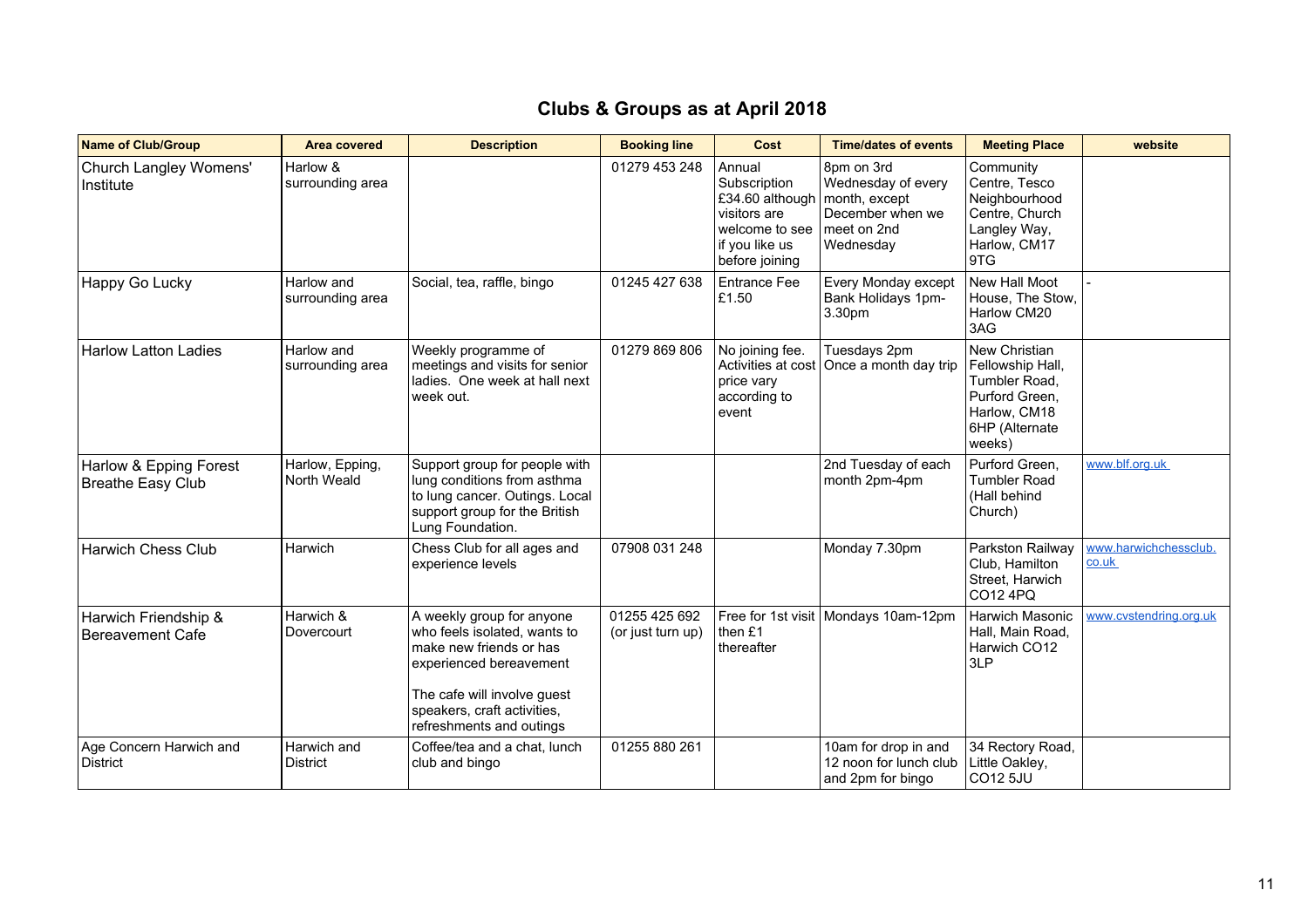| <b>Name of Club/Group</b>                            | <b>Area covered</b>                                        | <b>Description</b>                                                                                                                                                                                                                                                                            | <b>Booking line</b>                   | Cost                                                                  | <b>Time/dates of events</b>                                                                                                                                | <b>Meeting Place</b>                                                                                                            | website         |
|------------------------------------------------------|------------------------------------------------------------|-----------------------------------------------------------------------------------------------------------------------------------------------------------------------------------------------------------------------------------------------------------------------------------------------|---------------------------------------|-----------------------------------------------------------------------|------------------------------------------------------------------------------------------------------------------------------------------------------------|---------------------------------------------------------------------------------------------------------------------------------|-----------------|
| Over 60's Yoga Class                                 | Hockley                                                    |                                                                                                                                                                                                                                                                                               | 07714 467 750<br>karpmorg@sky.<br>com |                                                                       |                                                                                                                                                            | The British Legion<br>Hall, White Hart<br>Lane, Hockley<br>SS54DQ                                                               |                 |
| Hockley & Hawkwell 55+<br>Centre                     | Hockley, Hawkwell,<br>Rochford.<br>Hullbridge,<br>Rayleigh | Day Centre for the older<br>person and provides 2-course<br>lunches with door to door<br>transport in our mini bus and<br>have afternoon activities every<br>day.                                                                                                                             | 01702 206 208                         | £5 lunch, £3.50<br>return transport                                   | Open from 10am-4pm<br>Monday-Friday                                                                                                                        | 55+ Centre,<br>Library Car Park,<br>Southend Road,<br>Hockley SS5 4PZ                                                           |                 |
| Hullbridge Senior Citizens<br><b>Welfare Council</b> | Hullbridge Village<br>and Surrounding<br>Areas             | Bowling, patchwork group, tea<br>dance, keep fit to music, line<br>dancing and dance tuition                                                                                                                                                                                                  | 01702 232 060                         | £1 per activity<br>except<br>Saturdays<br>£3.50 for 2<br>course lunch | Monday - Friday 1st<br>and 3rd Monday<br>evenings Saturday                                                                                                 | Hullbridge Day<br>Centre,<br>Windermere<br>Avenue SS5 6JR                                                                       |                 |
| Jaywick Community<br>Handicraft Club                 |                                                            | Jaywick but no limit Social, crafts, visits to craft<br>centres                                                                                                                                                                                                                               | 01255 476 529                         | Yearly £2 and<br>E1 each visit                                        | 1st & 3rd Wednesday<br>each month 2pm-4pm                                                                                                                  | Golf Green Hall,<br>Golf Green Road,<br>Jaywick CO15<br>2RH                                                                     |                 |
| Kelvedon Good Companions                             | Kelvedon and<br>Feering                                    | Fish & Chip meal, AGM, trips<br>to the theatre and other clubs<br>for tea. Entertainment,<br>singers, auction, bingo,<br>birthday tea, Christmas dinner                                                                                                                                       | 01376 572 215                         | £7 annual fee                                                         | Every other Monday                                                                                                                                         | Kelvedon Labour<br>Club, High Street,<br><b>CO5 9AA</b>                                                                         |                 |
| Kelvedon Hatch Senior Citizens<br>Lunch Club         | Kelvedon Hatch                                             | Two course lunch, social<br>contact, friendship group.                                                                                                                                                                                                                                        | 01277 822 233                         | Lunch £3.50                                                           | Wednesday during<br>term time: 12noon<br>$-2.30pm$                                                                                                         | Fane Hall, Church<br>Road, Kelvedon<br>Hatch CM14 5TJ                                                                           |                 |
| <b>LINKS</b>                                         | Leigh                                                      | LINKS - A group for active<br>retired people living in Leigh.<br>We have a programme of<br>guest speakers and<br>opportunity to make friends<br>over a cup of coffee.<br>BARNABAS - Hymns, prayer<br>and guest speaker - usually<br>Christian content<br>OASIS - 'Drop-in' for the<br>elderly | 01702 478 698                         | LINKS -<br>Recommended<br>donation £1 per<br>week<br>OASIS - no cost  | LINKS - Monday<br>mornings 10am-11.45<br>am<br><b>BARNABAS -</b><br>Tuesday afternoons<br>2.15pm-3.30pm<br>OASIS - Wednesday<br>afternoons 2.30-3.30<br>pm | LINKS - The<br>Stables Lounge,<br><b>Chalkwell Park</b><br>Drive, SS9 1LX<br>OASIS - Coffee<br>House 189 Leigh<br>Road, SS9 1JE | www.lrbc.org.uk |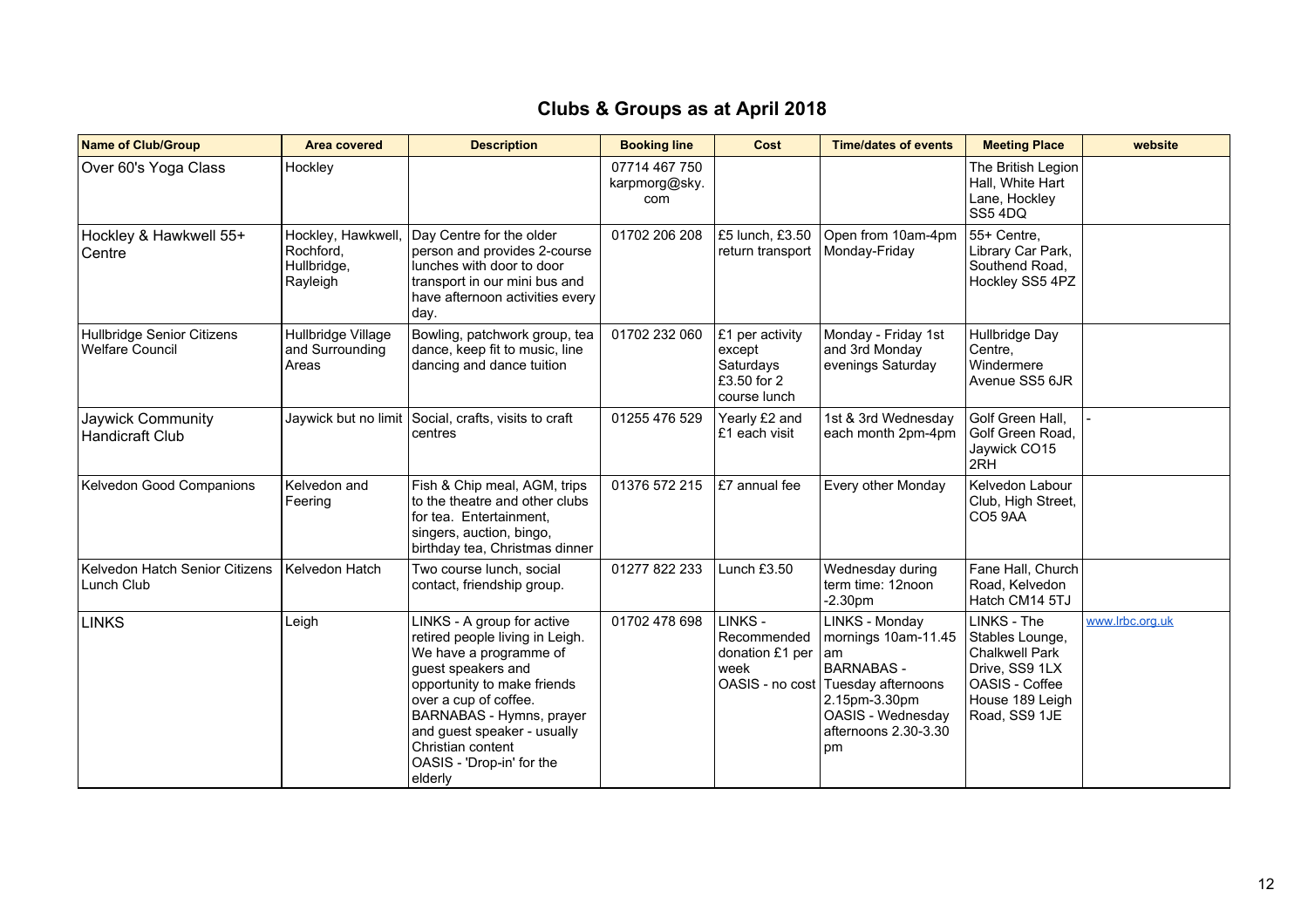| <b>Name of Club/Group</b>                 | <b>Area covered</b>                                              | <b>Description</b>                                                                                                                                                                                                                                                                                    | <b>Booking line</b>                                     | Cost                                                                              | <b>Time/dates of events</b>                                                                                       | <b>Meeting Place</b>                                                                                                | website                            |
|-------------------------------------------|------------------------------------------------------------------|-------------------------------------------------------------------------------------------------------------------------------------------------------------------------------------------------------------------------------------------------------------------------------------------------------|---------------------------------------------------------|-----------------------------------------------------------------------------------|-------------------------------------------------------------------------------------------------------------------|---------------------------------------------------------------------------------------------------------------------|------------------------------------|
| Ladies Fellowship                         | Leigh - Hadleigh -<br><b>Benfleet</b>                            | Fortnightly meetings, usually a<br>speaker, coach trip, film show,<br>tea/coffee - refreshments                                                                                                                                                                                                       | 01702 551 470                                           | £14 annually or<br>£1 per week                                                    | Fortnightly on a<br>Thursday 2.30pm                                                                               | <b>Salvation Army</b><br>(opposite<br>Morrisons),<br>London Road.<br>Hadleigh SS7<br>2PF (ample<br>parking at rear) |                                    |
| Glendale Over 60 Club                     | Leigh-on-Sea                                                     | Weekly programme of musical<br>entertainment/speakers/refres<br>hments                                                                                                                                                                                                                                | 01702 716 607                                           | £3 per month                                                                      | Monday 2pm - 3.30pm                                                                                               | Salvation Army,<br>Elm Road, Leigh<br>On Sea SS9 1SF                                                                |                                    |
| National Jazz Archive                     | Loughton and<br>surroundings but<br>no limit                     | Archive holds the UK's finest<br>collection of written, printed<br>and visual material on jazz,<br>blues and related music from<br>1920s to present day. Talks<br>on jazz and blues are held in<br>the Archive and fund-raising<br>concerts given in Loughton<br>Methodist Church 3/4 times a<br>year | 020 8502 4791                                           | No cost to visit<br>Archive.<br>Concerts<br>typically cost<br>£15 and talks<br>£5 | Archive open 10am-<br>1pm Mon, Tues, Wed<br>& Fri. Talks and<br>concerts are usually<br>on Saturday<br>afternoons | National Jazz<br>Archive, Loughton<br>Library, Traps<br>Hill, Loughton,<br><b>IG10 1HD</b>                          | www.nationaljazzarchive.<br>org.uk |
| Parkinsons UK - Harlow<br><b>District</b> | Loughton, Theydon<br>Bois, Epping,<br>Harlow &<br>Sawbridgeworth |                                                                                                                                                                                                                                                                                                       | 07982 094 194<br>corinne.<br>hall42@virginme<br>dia.com | Annual<br>Membership £3<br>$+E5$ per week<br>includes lunch                       | Every Wednesday<br>11am-3pm                                                                                       | The David<br>Livingstone Club<br>(behind<br>Livingstone<br>House), 11 Potter<br>Street. Harlow<br><b>CM17 9AE</b>   |                                    |
| Thursday Friendship Club                  | Mainly St John's<br>Estate                                       | 1st Thursday - traditional<br><b>Communion Service</b><br>2nd Thursday - Evergreen<br>Lunch Club - members over<br>70 only<br>3rd Thursday - Discipleship<br>Thursday<br>4th Thursday - Thursday<br>Friendship Club<br>5th Thursday - various<br>activities                                           |                                                         | Free                                                                              | Various - generally<br>10am Thursday<br>morning<br>Lunch Club 12noon                                              | St John's Church.<br>St John's Close,<br>Colchester CO4<br>0HP                                                      | www.stjohnscolchester.<br>org.uk   |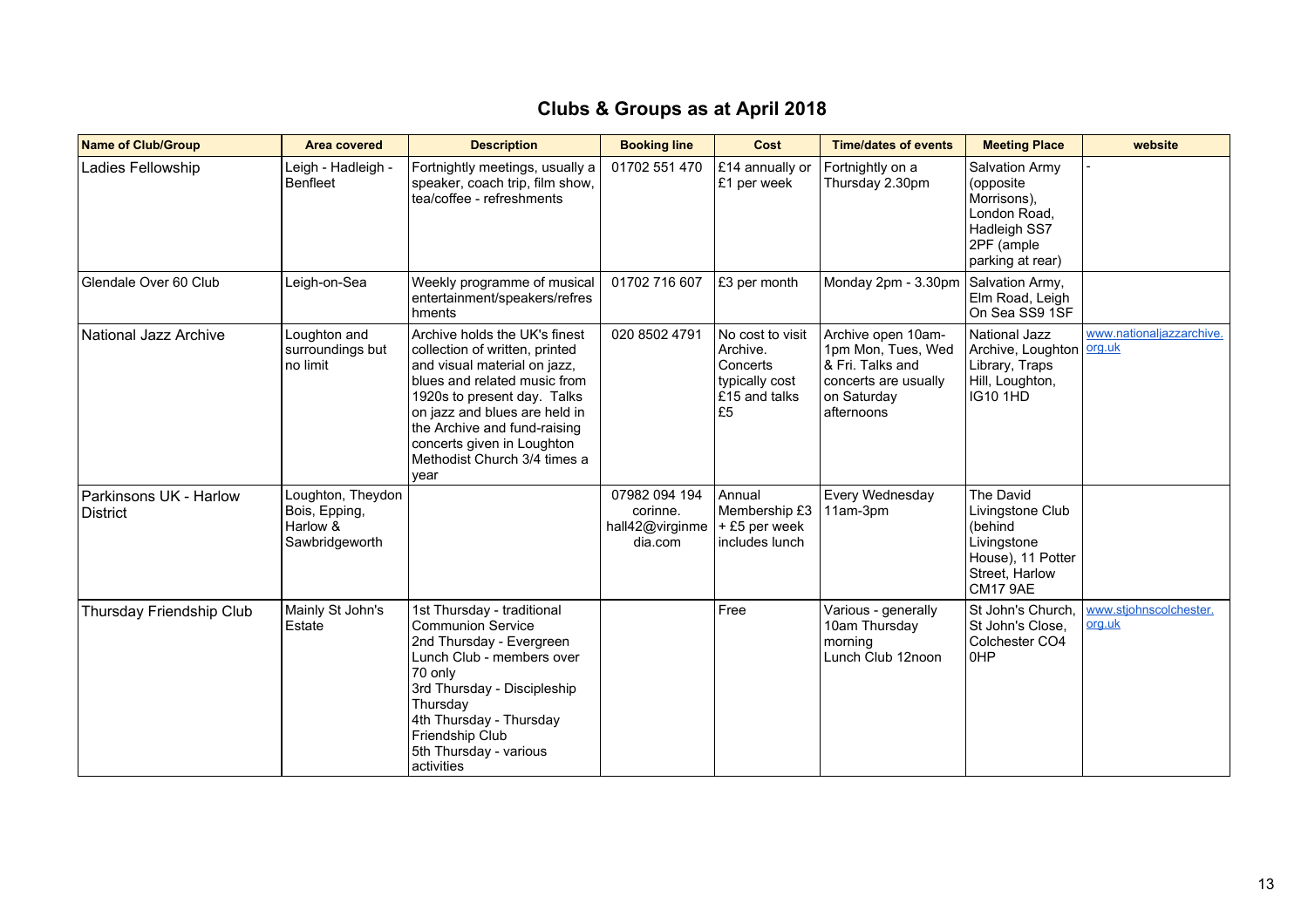| <b>Name of Club/Group</b>                   | <b>Area covered</b>                | <b>Description</b>                                                                                                                                                                                                                                  | <b>Booking line</b> | Cost                                                             | <b>Time/dates of events</b>                                                                                                        | <b>Meeting Place</b>                                                                      | website |
|---------------------------------------------|------------------------------------|-----------------------------------------------------------------------------------------------------------------------------------------------------------------------------------------------------------------------------------------------------|---------------------|------------------------------------------------------------------|------------------------------------------------------------------------------------------------------------------------------------|-------------------------------------------------------------------------------------------|---------|
| Age Concern Luncheon Club                   | Maldon                             | Meet for tea or coffee and a<br>two-course lunch. Special<br>annual outing and Christmas<br>Lunch also arranged. Please<br>call to secure your place.                                                                                               | 01621 852 950       | £4 for 2-course<br>lunch with<br>tea/coffee                      | every Thursday                                                                                                                     | The Quaker Hall.<br>Butt Lane,<br>Maldon CM9 5HD                                          |         |
| <b>Steeple Evergreens</b>                   | Maldon (Dengie)                    | Talks, Bingo, Quizzes                                                                                                                                                                                                                               | 01621 774 296       | £7.00 per year<br>$\mathsf{E}1.50$ per<br>month                  | 1st Monday of the<br>Month 2-4pm not Bank<br>Holiday                                                                               | Steeple Village<br>Hall. Garden<br>Fields.<br>Southminster<br>CM <sub>0</sub> 7JY         |         |
| Woodham Walter Silver<br>Threads            | Maldon (Woodham<br>Walter)         | Programme of quizzes, bingo<br>and raffles                                                                                                                                                                                                          | 01621 860 451       |                                                                  | Tuesdays 2.30pm                                                                                                                    | Woodham Walter<br>Village Hall,<br><b>Rectory Road</b><br>CM9 6RD                         |         |
| Maldon and Dengie<br>Peninsula Breathe Easy | Maldon and Dengie                  | To provide information and<br>social support for patients,<br>family and friends of people<br>living with Lung conditions.<br>We also have a Christmas<br>dinner which the group pays<br>50% of the cost and we go on<br>outings during the summer. | 01621 742 833       | None                                                             | Every 3rd Monday, 10:<br>30-12:30pm                                                                                                | Maldon<br>Community<br>Centre, Sudbury<br>Way, Maldon,<br>CM9 6YH                         |         |
| Manuden Friendship Club                     | Manuden and<br>Farnham             | Monthly meetings, jumble<br>sale, spring/summer lunch,<br>Christmas lunch and bingo/tea<br>party every October                                                                                                                                      | 01279 814 145       | £3 annual fee,<br>£2 at monthly<br>meetings                      | Third Tuesday of the<br>month $2.30 \text{pm}$ - 4pm                                                                               | Manuden Village<br>Hall, The Street,<br><b>CM23 1DS</b>                                   |         |
| Melbourne Ladies Club                       | Melbourne and<br>surrounding areas | Various speakers 10 months a<br>year. Social fish & chips and<br>Xmas buffet. Always time for<br>tea and a social chat.<br>Raffle/book stall. Small but<br>friendly group                                                                           | 01245 344 710       | E9 annual<br>membership<br>1st visit free, £1<br>per visit after | Second Tuesday<br>afternoon in the month<br>starts at 2.30pm til<br>4pm, except August &<br>December<br>Bus no 54 stops<br>outside | <b>St Andrews</b><br><b>Church</b><br>Hall, Melbourne<br>Avenue.<br>Chelmsford CM1<br>2DT |         |
| Mersea Blind Spot                           | Mersea Island                      | Informational talks.<br>entertainment and occasional<br>outings                                                                                                                                                                                     | 01206 383 925       | £5 yearly fee £1<br>per meeting                                  | 1st Saturday of each<br>month: mornings                                                                                            | Harrison Court.<br>Grays Close,<br>West<br>Mersea CO5 8QR                                 |         |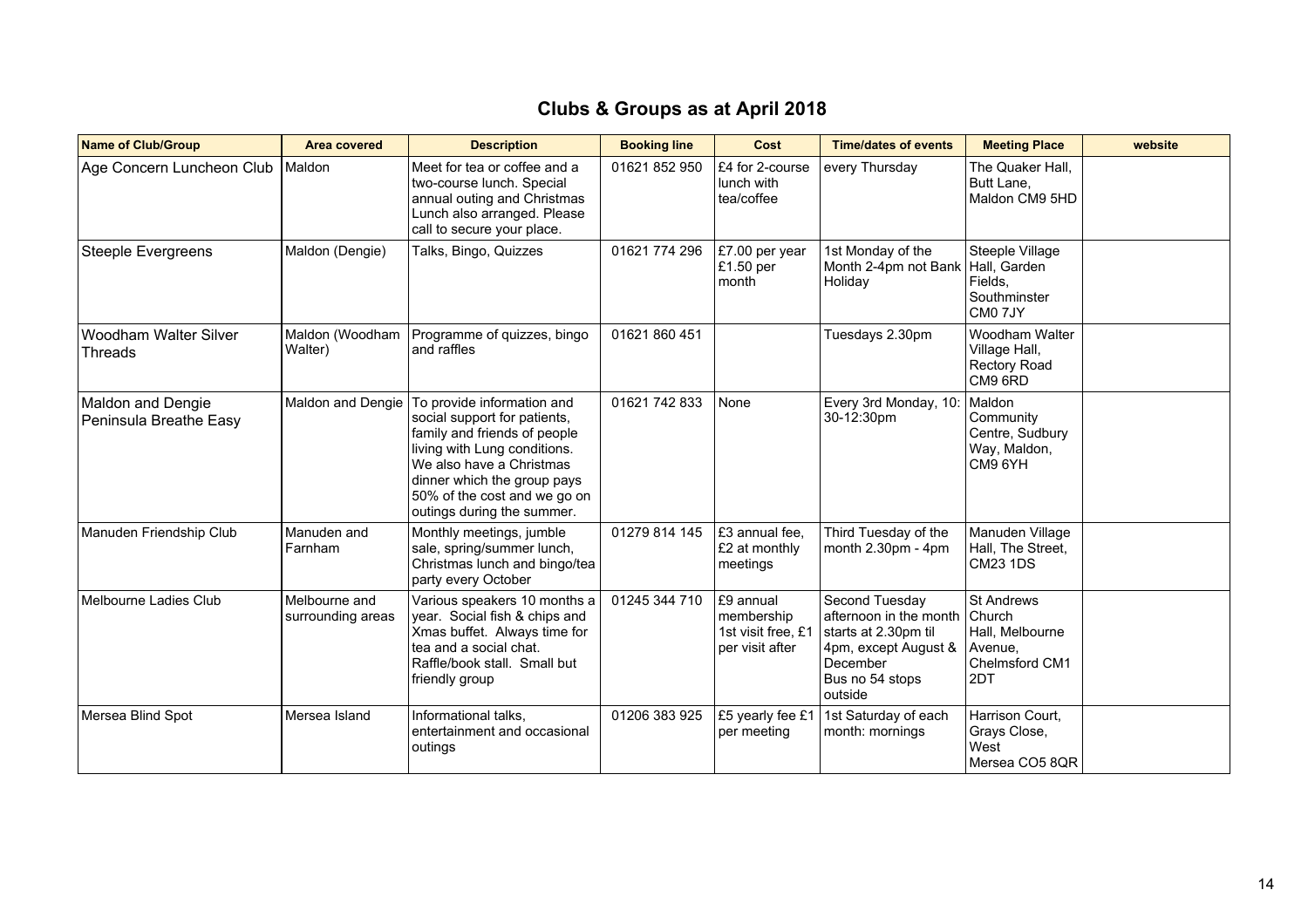| <b>Name of Club/Group</b>                              | <b>Area covered</b>                        | <b>Description</b>                                                                                                                                                         | <b>Booking line</b>            | Cost                                                                                   | <b>Time/dates of events</b>                                                                                                                                                                                                   | <b>Meeting Place</b>                                                                | website                                 |
|--------------------------------------------------------|--------------------------------------------|----------------------------------------------------------------------------------------------------------------------------------------------------------------------------|--------------------------------|----------------------------------------------------------------------------------------|-------------------------------------------------------------------------------------------------------------------------------------------------------------------------------------------------------------------------------|-------------------------------------------------------------------------------------|-----------------------------------------|
| Tea & Support Group                                    | Misley/<br>Manningtree                     | A practical support and<br>friendship group for those on<br>their own. Various talks,<br>visits, lunches, including free<br>afternoon tea                                  | 01206 391 918                  | None                                                                                   | Every 3rd Wednesday<br>2-4pm (unless<br>otherwise stated)                                                                                                                                                                     | Mistley Church<br>Hall, New Road,<br><b>CO11 1ER</b>                                |                                         |
| Benfleet Hard of Hearing<br>Club                       | No restriction (no<br>transport available) | Social Club for the hard of<br>hearing                                                                                                                                     | 01268 793 580                  | Joining fee -<br>£7.50pa<br>Monthly - £1 to<br>cover<br>refreshments,<br>speakers, etc | Meetings on Third<br>Friday of each Month<br>(excl August) 2pm-<br>4pm                                                                                                                                                        | <b>Benfleet RVS</b><br>Hall, Richmond<br>Avenue, SS7 5HE                            |                                         |
| Ramsey War Memorial Hall &<br><b>Recreation Ground</b> | Ramsey/Harwich<br>peninsular               | Ladies Club, Scottish<br>Dancing, Bingo, Yoga,<br>Camera Club<br>Regular fundraising<br>events/activities including<br>coffee mornings - please see<br>website for details | 07786 040 598                  | Various                                                                                | Ladies Club (1st<br>Thursday monthly<br>7pm)<br>Scottish Dancing (Oct-<br>May Thursdays 8pm)<br>Bingo (2nd<br>Wednesdays monthly)<br>Yoga (Thursday<br>weekly 5-7pm - 2<br>classes)<br>Camera Club<br>(Mondays weekly<br>7pm) | Ramsey War<br>Memorial Hall,<br>Church Hill.<br>Ramsey, CO12<br>5EX                 |                                         |
| Rayleigh Castle<br><b>Townswomen's Guild</b>           | Rayleigh                                   |                                                                                                                                                                            | 01702 554 488                  | £28 annually.<br>separately                                                            | 4th Wednesday of the<br>Activities costed   month 10am-12noon                                                                                                                                                                 | Rayleigh<br>Methodist<br>Church.<br>Eastwood Road,<br>Rayleigh SS6 7JP              |                                         |
| St Michael's Luncheon Club                             | Rayleigh and<br>surrounding areas          | Over 55's Club                                                                                                                                                             | 01268 781 044                  |                                                                                        | 2nd & 4th Thursday in<br>the month from 11am-<br>2pm including lunch                                                                                                                                                          | St Michael's<br>Church, Sir<br><b>Walter Raleigh</b><br>Drive, Rayleigh,<br>SS6 9JB | http://www.<br>parishofrayleigh.org.uk/ |
| Coffee, Cake & Chat                                    | Rayleigh and<br>surrounding district       | Opportunity for people who<br>are on their own to come<br>along for coffee, chat and<br>cake                                                                               | 07952 148 636<br>07504 114 762 | Voluntary<br>donation                                                                  | Thursdays 2pm-4pm                                                                                                                                                                                                             | Rayleigh WI Hall,<br>Bellingham Lane,<br>SS67ED                                     |                                         |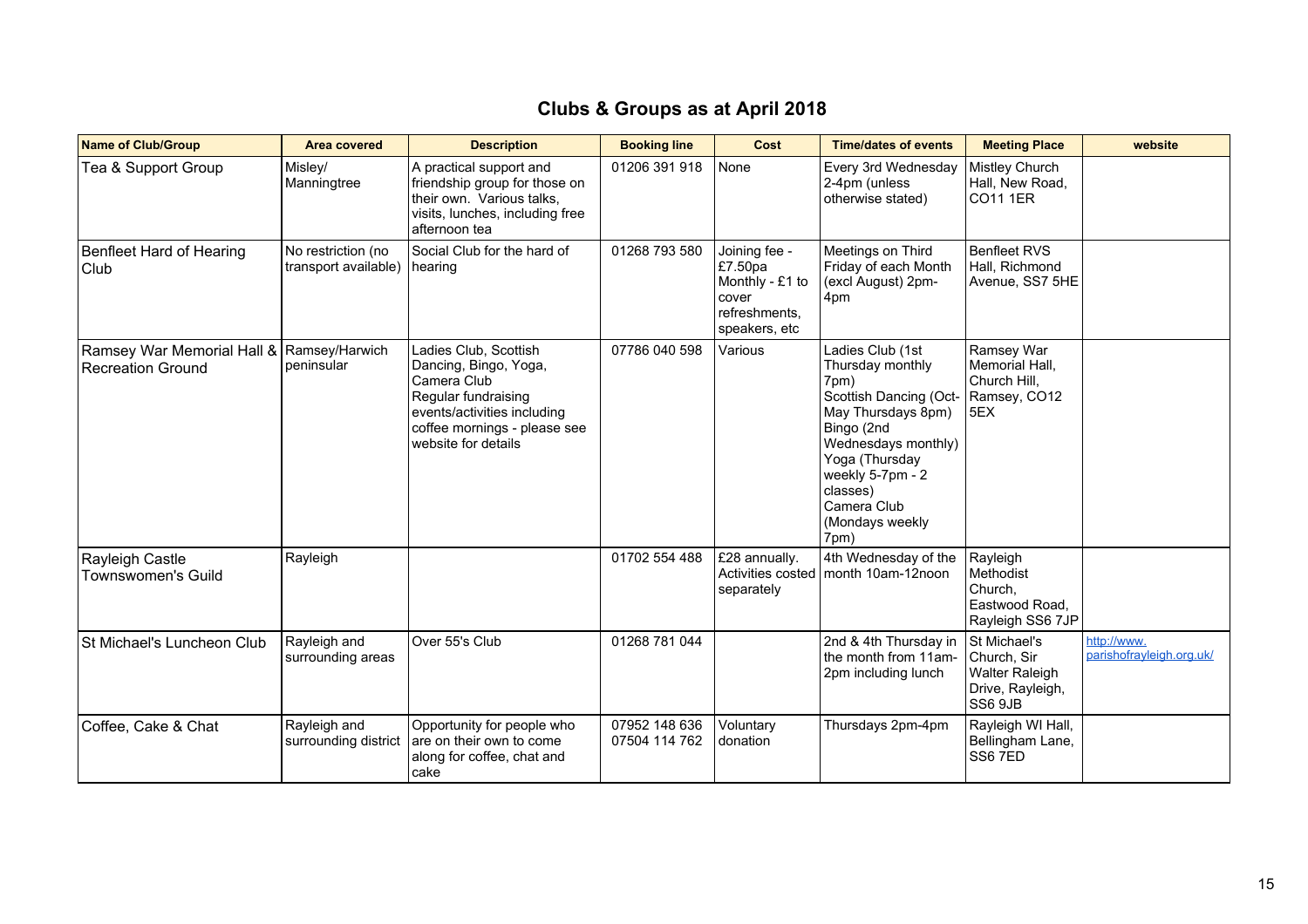| <b>Name of Club/Group</b>                     | Area covered                                             | <b>Description</b>                                                                                                                                                                                                                      | <b>Booking line</b> | <b>Cost</b>                                                           | <b>Time/dates of events</b>                             | <b>Meeting Place</b>                                                                           | website                |
|-----------------------------------------------|----------------------------------------------------------|-----------------------------------------------------------------------------------------------------------------------------------------------------------------------------------------------------------------------------------------|---------------------|-----------------------------------------------------------------------|---------------------------------------------------------|------------------------------------------------------------------------------------------------|------------------------|
| Hullbridge Fellowship                         | Rayleigh,<br>Hullbridge,<br>Hockley,<br>Ashingdon        | Talks, day trips, holidays,<br>dancing, bingo, quizzes,<br>theatre, places of interest and<br>Christmas dinner                                                                                                                          | 01702 231 294       | £13 per year 85<br>and over are<br>free                               | Friday afternoons<br>12.30pm - 3.30pm                   | Hullbridge<br>Community<br>Association,<br>Pooles Lane, SS5<br>6PA                             |                        |
| <b>Gt Wakering OAP Club</b>                   | Rochford and Gt<br><b>Wakering District</b><br>  Council | Social afternoons with various<br>entertainment, quizzes,<br>special tea afternoons, fish &<br>chips, bingo                                                                                                                             |                     | Yearly<br>subscription £1<br>per meeting                              | Fortnightly wef<br>Tuesday 27/1/15                      | <b>Gt Wakering</b><br>Memorial Hall,<br><b>High Street SS3</b><br>0EF                          |                        |
| Faith Hope & Charity Over<br>65's Youth Group | Rochford/<br>Ashingdon                                   |                                                                                                                                                                                                                                         |                     | £1 (50p buys<br>to designated<br>charity)                             | Last Tuesday of each<br>Coffee/Tea, 50p   month 2pm-4pm | Faith Hope &<br>Charity Shop 39,<br>Hedingham<br>Place, Ashingdon<br>Road, Rochford<br>SS4 1UP |                        |
| Saffron Walden Over 60s Club                  | Saffron Walden                                           | Bingo, speakers, lunch, raffles<br>and outings.                                                                                                                                                                                         | 01799 501 021       | £5 joining fee<br>£20 annual<br>membership                            | Alternate Thursdays<br>$2pm - 4pm$                      | Saffron Walden<br>Day Centre (The<br>Garden Room),<br>Hill Street, CB10<br>1EH                 |                        |
| <b>Silver Circle</b>                          | Shoeburyness                                             | Speakers (low cost) and<br>varied activities                                                                                                                                                                                            |                     | £2 paid on entry                                                      | 3rd Wednesday in the<br>month 2pm-4pm                   | St Peter's Church<br>Hall, Hinguar<br>Street.<br>Shoeburyness,<br>SS3 9AN                      |                        |
| South Ockendon Over 60s Club                  | South Ockendon                                           | Weekly quiz/raffle/bingo tea<br>and biscuits and annual<br>Christmas dinner                                                                                                                                                             | 01708 856 172       | £2 per month                                                          | Mondays 1pm - 3.30<br>pm                                | South Ockendon,<br>Village Hall, North<br>Road, RM15 6QD                                       |                        |
| Tuesdays at Two                               | South<br>Shoeburyness                                    | Opportunity for people to<br>meet-up and have a chat.<br>Refreshments are provided.<br>Open to all and does not<br>require church<br>membership/attendance. We<br>try to have a speaker once a<br>month. Most of the Group are<br>$70+$ | 01702 292 778       | No cost but<br>donations are<br>given to help<br>fund<br>refreshments | Every Tuesdays 2-<br>4pm (holiday periods<br>excepted)  | St Andrew's<br>Church Hall,<br>Church Road,<br>Shoeburyness<br>SS3 9EU                         | www.southshoebury.org/ |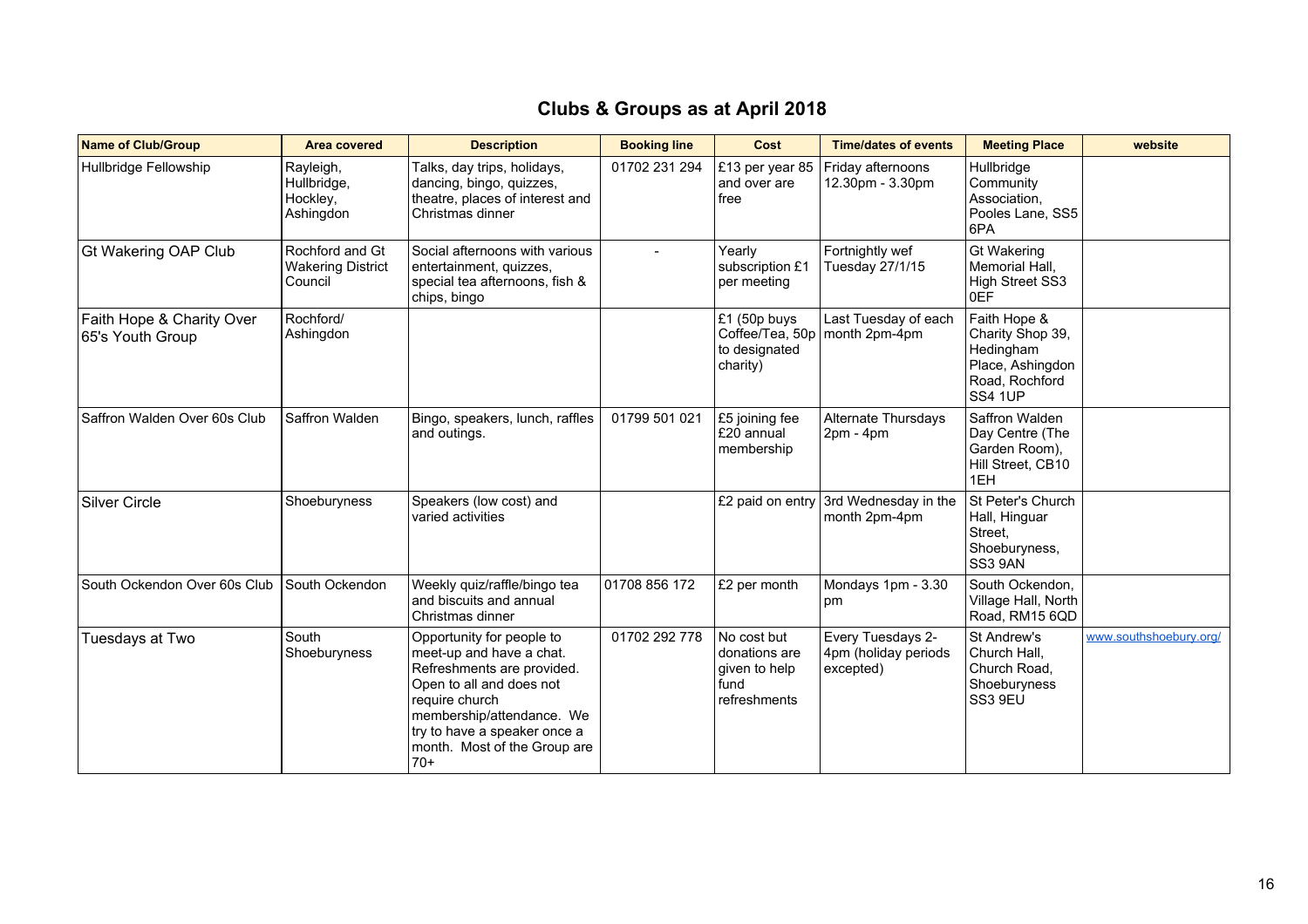| <b>Name of Club/Group</b>                                                     | <b>Area covered</b>                                   | <b>Description</b>                                                                                    | <b>Booking line</b> | Cost                                                                      | <b>Time/dates of events</b>                                                                            | <b>Meeting Place</b>                                                                                    | website                                            |
|-------------------------------------------------------------------------------|-------------------------------------------------------|-------------------------------------------------------------------------------------------------------|---------------------|---------------------------------------------------------------------------|--------------------------------------------------------------------------------------------------------|---------------------------------------------------------------------------------------------------------|----------------------------------------------------|
| JACS - Jewish Association of Southend, Westcliff<br><b>Cultural Societies</b> | & adjacent areas                                      | Speakers, Entertainers,<br>Quizzes, Discussions                                                       |                     | £4.00 per year<br>£2.50 per week<br>for members/<br>£3.50 for<br>visitors | Every Wednesday -<br>doors open 12.45pm.<br>Programme from 2pm-<br>3pm then light<br>refreshments      | Southend &<br><b>Westcliff Hebrew</b><br>Congregation,<br>Finchley Road,<br>Westcliff-on-Sea.<br>SS08AD | www.jumpingjacs.org.uk                             |
| Hadleigh Temple Luncheon<br>Club                                              | SS postcode area                                      | Lunch on Mondays 12 noon                                                                              | 01702 558 913       | £2.50 per lunch                                                           | Lunch on Mondays at<br>12 noon                                                                         | Hadleigh<br>Salvation Army,<br>London Road,<br>SS7 2PF                                                  | www.hadleightemple.org.<br><u>uk</u>               |
| Stanway Ladies Group                                                          | Stanway/<br>Colchester                                | Speakers, competitions,<br>quizzes etc                                                                | 01206 543 931       | No annual fee.<br>pay on visit<br>£2.00 incl<br>coffee &<br>biscuits      | First Thursday in the<br>month at 7.30pm<br>(except Jan & May) 10<br>meetings per year                 | <b>Stanway Village</b><br>Hall, Villa Road,<br>Stanway CO3<br>0RH                                       | www.<br>stanwayladiesgroup.co.<br>$\underline{uk}$ |
| Stock Over 60s Club                                                           | Stock area<br>including West<br>Hanningfield          | Speaker or musical<br>entertainment each week.<br>three outings per year and<br>four parties per year | 01277 840 063       | £3 per month<br>and £2 for non<br>members                                 | Tuesday 2.15pm- 4pm                                                                                    | Stock Village Hall,<br>Common Road,<br>CM4 9NF                                                          |                                                    |
| <b>Takeley Day Centre</b>                                                     | Takeley and<br>surroundings                           | Lunches every Tuesday and<br>Friday at 12.30pm                                                        | 01279 870 932       | Lunch is £3.50                                                            | Every Tuesday and<br>Friday at 12.30pm                                                                 | <b>Takeley Day</b><br>Centre, South<br>Road, CM22 6RB                                                   |                                                    |
| Age Concern Clacton, Day<br>Centre & Luncheon Club                            | Tendring                                              | Lunch tea/coffee and biscuits                                                                         | 01255 475 913       | Lunch £3.50                                                               | Lunch 2 sittings<br>12noon and 12.30pm<br>Mon-Fri Tea/coffee<br>and biscuits from<br>10.30am - 11.30am | 99 Carnarvon<br>Road, Clacton<br>CO15 6QA                                                               |                                                    |
| <b>Great Bromley Friendship Club</b>                                          | Tendring                                              | Speakers, music,<br>entertainment, refreshments,<br>competitions and raffles                          | 01206 230 578       | Membership<br>£10                                                         | 3rd Thursday of each<br>month 2.30pm                                                                   | <b>Great Bromley</b><br>Village Hall,<br>Parsons Hill,<br>Great Bromley,<br>CO7 7JF                     |                                                    |
| The Oakstones                                                                 | <b>Tendring (Great</b><br>Oakley and Stones<br>Green) | Monthly meetings, tea and<br>coffee and outings.                                                      | 01255 870 552       | Members £2<br>per annum, £2<br>per meeting                                | First Wednesday of<br>each month 2pm -<br>4pm                                                          | <b>Great Oakley</b><br>Village Hall, The<br>Street, CO12 5AD                                            |                                                    |
| <b>Tendring Specialist Stroke</b><br>Services                                 | <b>Tendring (North</b><br>East)                       | Provide therapeutic activities<br>for stroke survivors                                                | 01255 815 905       | Attendance fee<br>& contribution to $\vert$ am-2pm<br>transport costs     | Monday-Friday 9.30                                                                                     | 85 Frinton Road,<br>Holland on Sea,<br><b>CO15 5UH</b>                                                  | www.tendringstoke.org.<br><u>uk</u>                |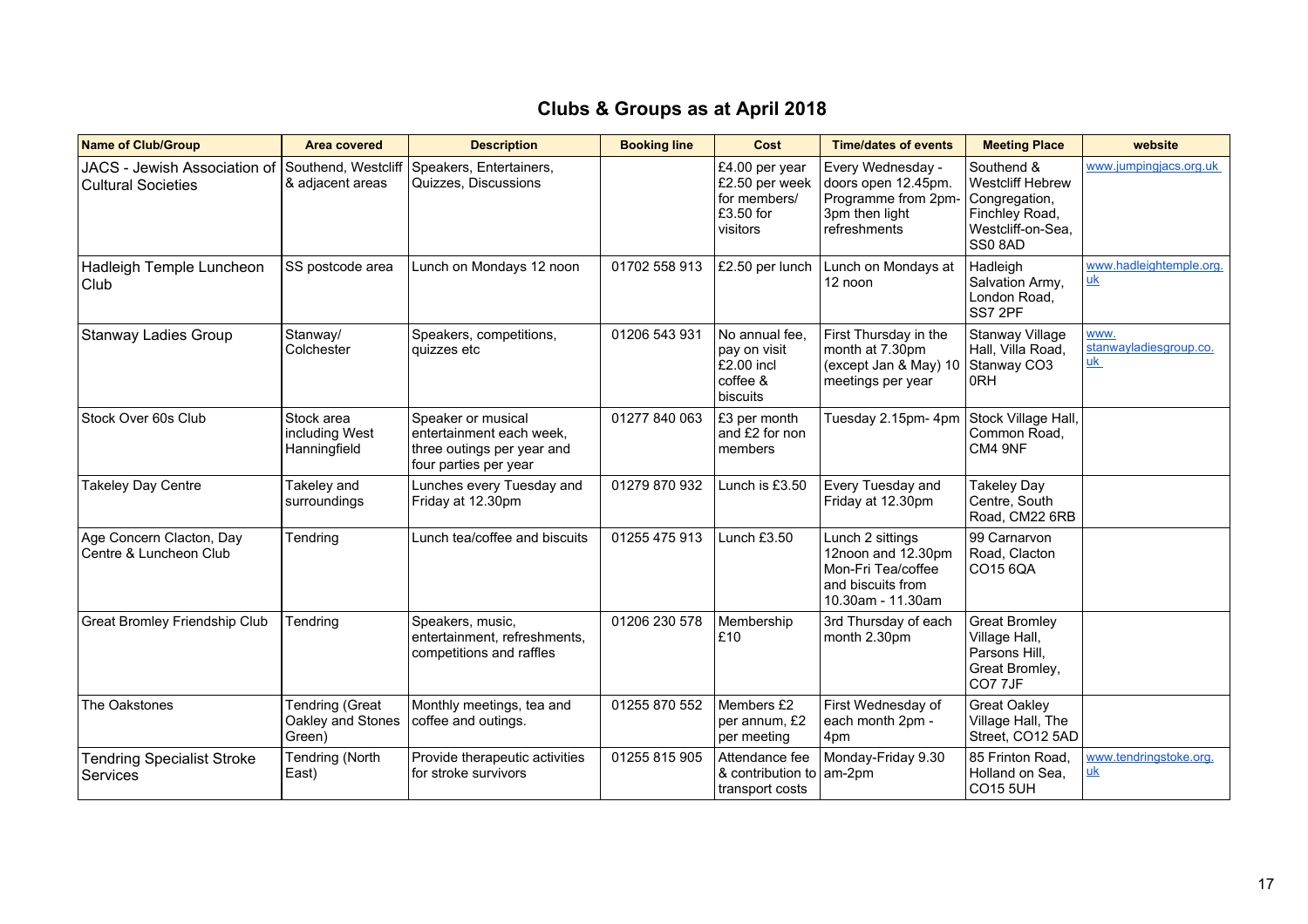| <b>Name of Club/Group</b>           | <b>Area covered</b>                          | <b>Description</b>                                                                                               | <b>Booking line</b> | Cost                                                                  | <b>Time/dates of events</b>                                                                                          | <b>Meeting Place</b>                                                                               | website           |
|-------------------------------------|----------------------------------------------|------------------------------------------------------------------------------------------------------------------|---------------------|-----------------------------------------------------------------------|----------------------------------------------------------------------------------------------------------------------|----------------------------------------------------------------------------------------------------|-------------------|
| The Monday Club                     | Thorpe-le-Soken &<br>surrounding<br>villages | For the more mature person.<br>Music, quizzes, talks, games,<br>trips out for meals                              | 01255 861 001       | £2 per meeting<br>also most a<br>Imember of<br>Thorpe Social<br>Club  | Usually once every 2<br>weeks (start 4/9/17)                                                                         | <b>Thorpe Social</b><br>Club, Station<br>Road, Thorpe-le-<br>Soken, Clacton<br>CO16 0HD            |                   |
| Home from Home                      | Tilbury                                      | Discussion, board games<br>quizzes and outings                                                                   | 01375 409 355       | £1 per week                                                           | Every Thursday 1pm -<br>3pm                                                                                          | St Johns Centre,<br>Dock Road.<br>Tilbury RM18<br>7BY                                              |                   |
| <b>Tiptree Active Living Centre</b> | Tiptree and<br>Surrounding areas             | Trips to local pubs,<br>restaurants, garden centres,<br>theatre and clubs. Craft,<br>dancing, quizzes and games. | 01621 819 281       | E30 per day                                                           | Days vary: 10am -<br>3pm                                                                                             | <b>United Reformed</b><br>Church Hall,<br>Chapel Road,<br>Tiptree CO5 0HR                          |                   |
| Jubilee Club                        | Uttlesford                                   | Bingo, outings and speakers                                                                                      | 01799 541 306       | £5 yearly<br>membership<br>£1 each session                            | Every other Thursday                                                                                                 | The Garden<br>Room, Jubilee<br>Gardens, Hill<br><b>Street</b><br>Saffron Walden<br><b>CB10 1EH</b> |                   |
| Wimbish Good Companions             | Uttlesford (5 mile<br>radius of Wimbish)     | Monthly meetings, social<br>gatherings and outings                                                               | 01799 599 540       | £5 annually                                                           | 1st Monday of the<br>month 2pm - 4pm                                                                                 | Village Hall, CB10<br>2XG                                                                          |                   |
| Little Waltham Good<br>Companions   | Walthams/<br>Broomfield & other<br>areas     | Programme of Meetings,<br>Outings and Special Events                                                             | 01245 442 113       | £6 per annum<br>50p entrance<br>incl tea/coffee &<br>biscuits         | First Tuesday of the<br>month 2.15pm-4pm.<br>No meetings in<br>January due to<br>possible bad weather                | Little Waltham<br>Memorial Hall,<br><b>Brook Hill CM3</b><br>3LN                                   |                   |
| Time Together                       | Westcliff - but all<br>welcome               | For everyone who is 'young at<br>heart' offering a lively and<br>varied programme of<br>activities.              | 01702 334 877       | £1 for general<br>expenses.<br>£5 when<br>cooked lunch is<br>provided | Thursdays - meet at<br>1pm with own packed<br>lunch if cooked meal<br>not provided.<br>Activities commence<br>at 2pm | Earls Hall Baptist<br>Church, 120<br>Hobleythick Lane,<br>Westcliff on Sea<br>SS00RJ               | www.earlshall.com |
| Shotgate Wednesday Club             | Wickford Shotgate                            | Tea biscuits and cakes, cards,<br>bingo, raffle, multiple choice<br>quiz, team skittles                          | 01268 733 621       | £3 per month                                                          | Wednesday 1.30pm -<br>4pm                                                                                            | Shotgate<br>Community Hall,<br>Bruce Grove,<br>Shotgate, SS11<br>8QL                               |                   |